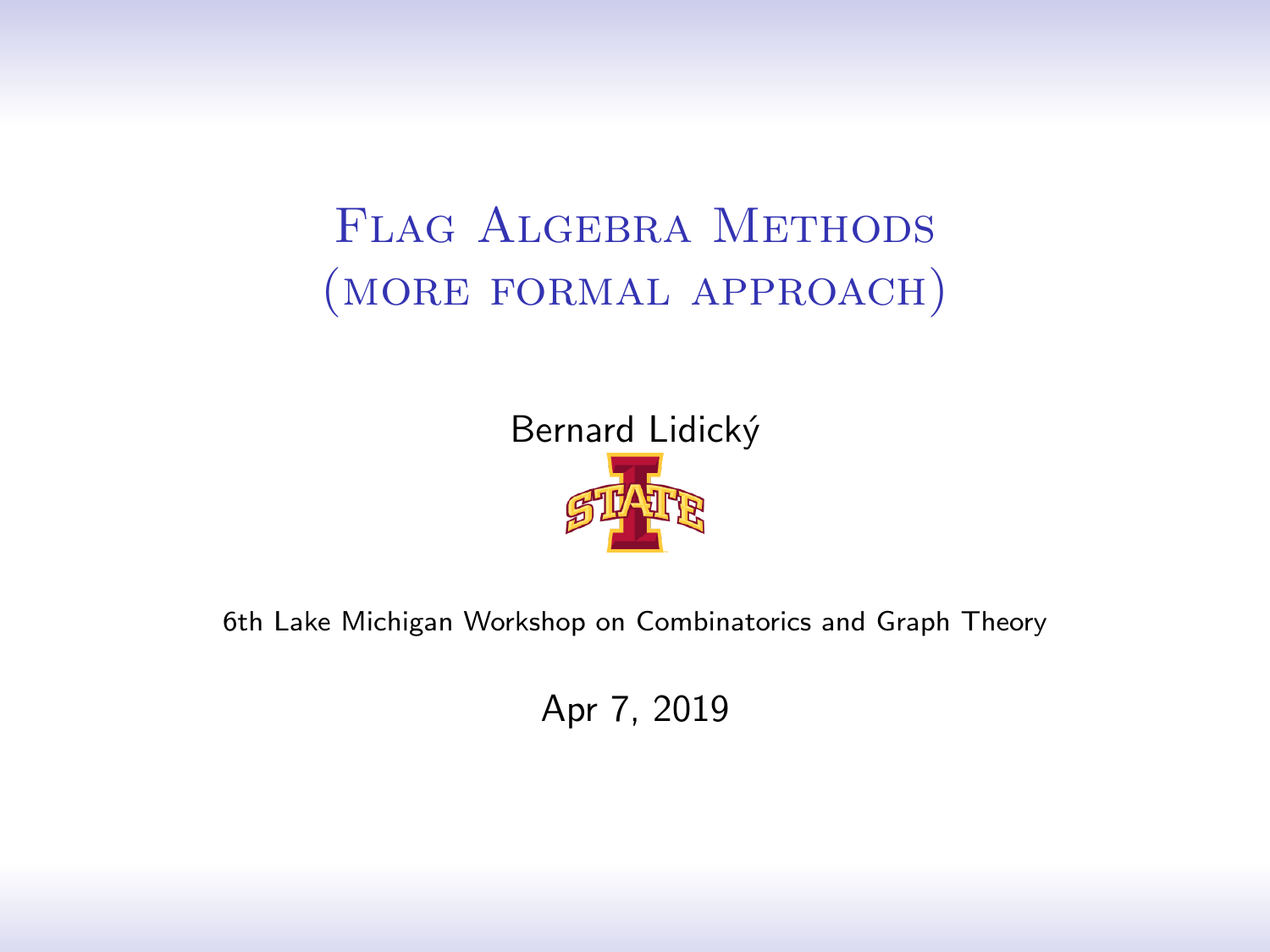# UTLINE

- Flag Algebras "definitions"
- First try for Mantel's theorem
- More automatic approach
- Additional constraints
- maybe break
- Define flag algebras
- Graph sequences and homomorphisms
- Turán's Theorem (in limit)
- Finally Mantel's Theorem (for real)
- mega break
- Applications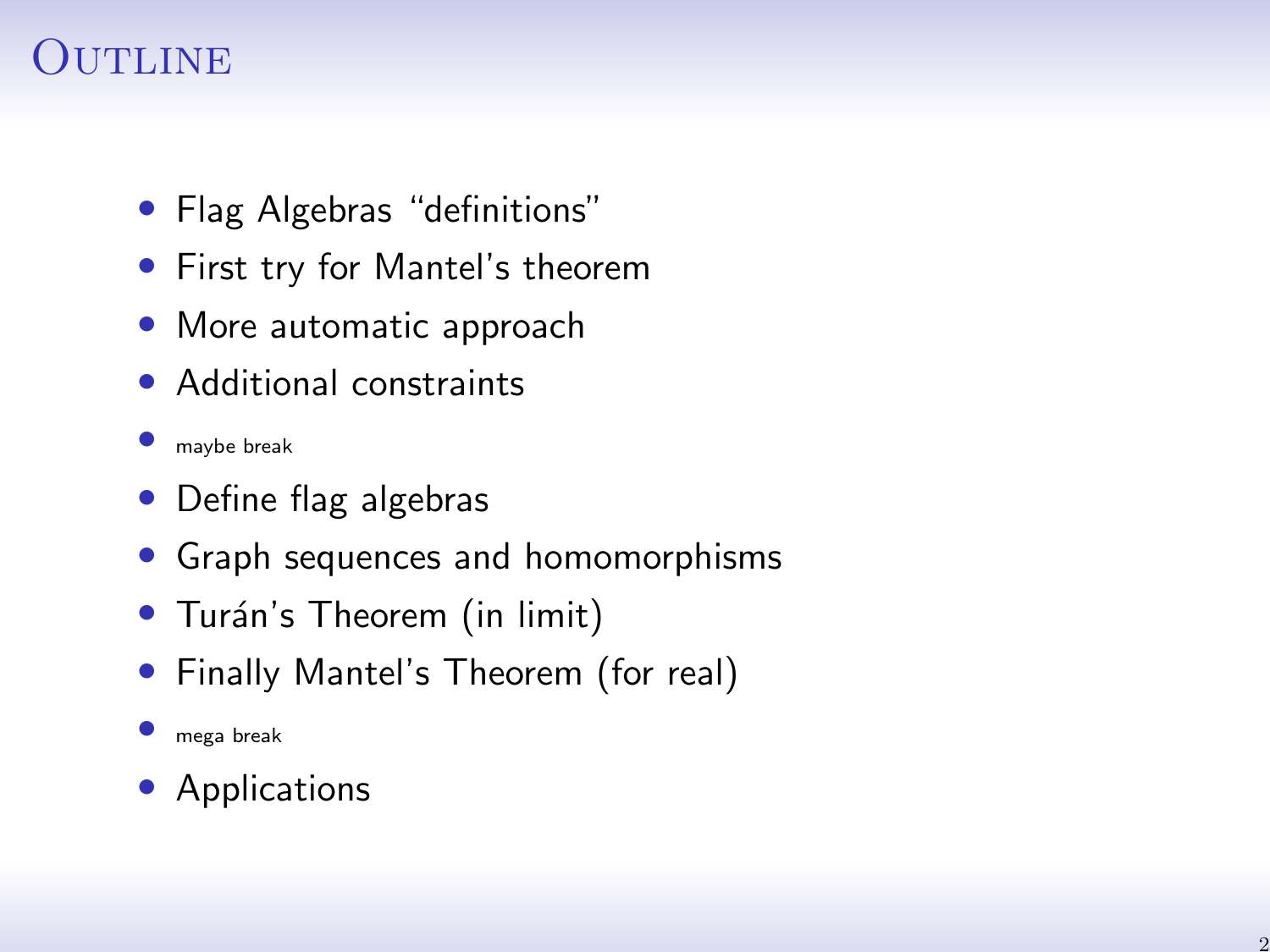Let  $\mathcal F$  denote the set of all graphs (up to isomorphism). Let  $\mathbb{R} \mathcal{F}$  be the set of all finite formal linear combinations of graphs.

$$
2 \cdot \left(4 \cdot \left(1 - \frac{1}{3} \cdot \frac{1}{\cdot \cdot \cdot} + \frac{2}{3} \cdot \sum_{n=1}^{\infty} \cdot \pi \cdot \frac{1}{n} \right)\right)
$$

It comes with natural addition and multiplication by a real number (think of a vector  $\in \mathbb{R}^{\mathcal{F}}$ .) How to define multiplication of two elements in  $\mathbb{R} \mathcal{F}$ ?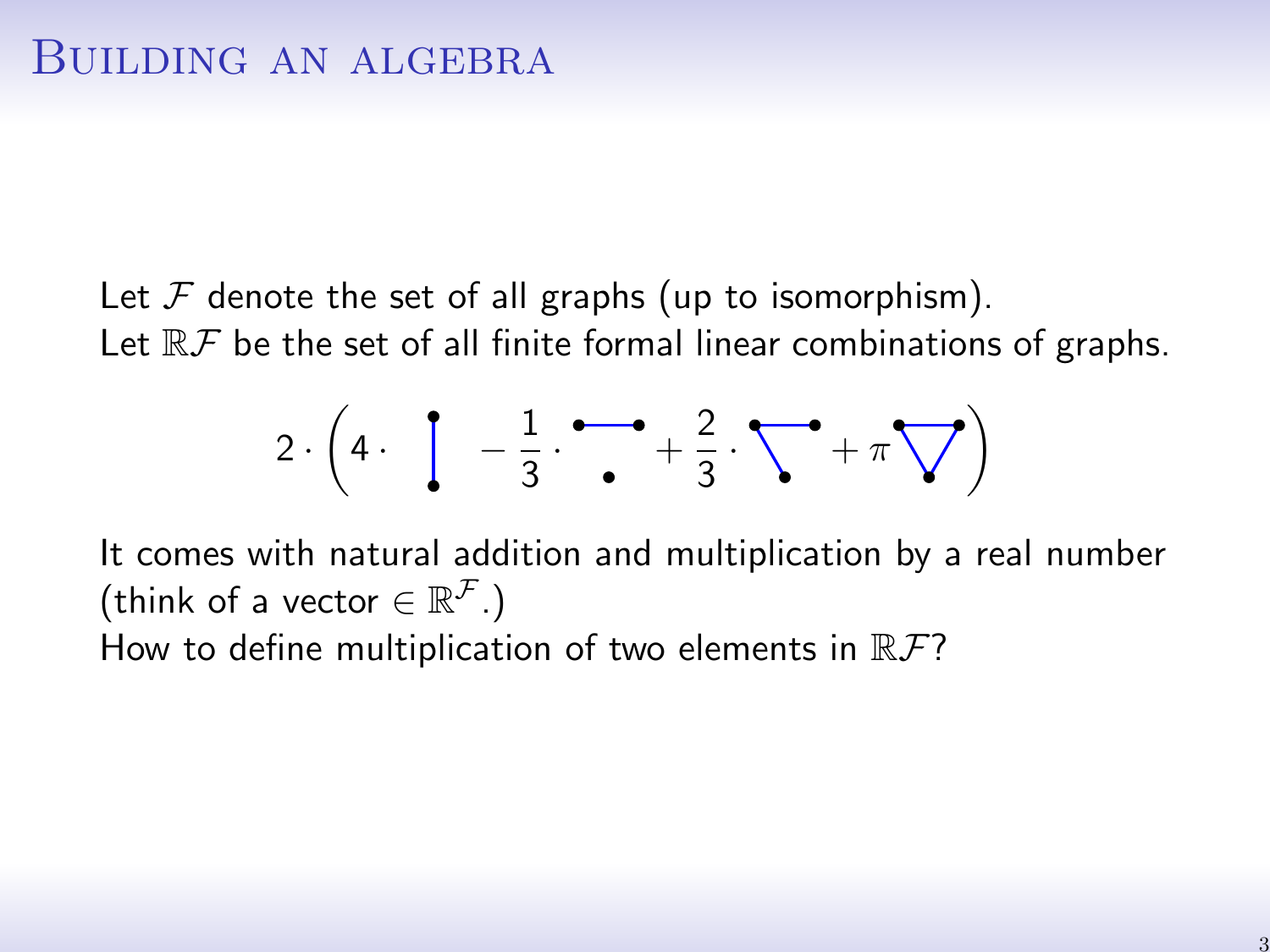#### TOWARDS MULTIPLICATION

Let  $F$  denote the set of all graphs. Let  $F_1, F_2, F \in \mathcal{F}$  such that  $|F_1| + |F_2| < |F|$ .

#### **DEFINITION**

Let  $X_1, X_2 \subseteq V(F)$  be random disjoint of sizes  $|F_1|$  and  $|F_2|$ .

 $P(F_1, F_2; F)$ 

is the probability  $F[X_i] \cong F_i$  for both *i*.

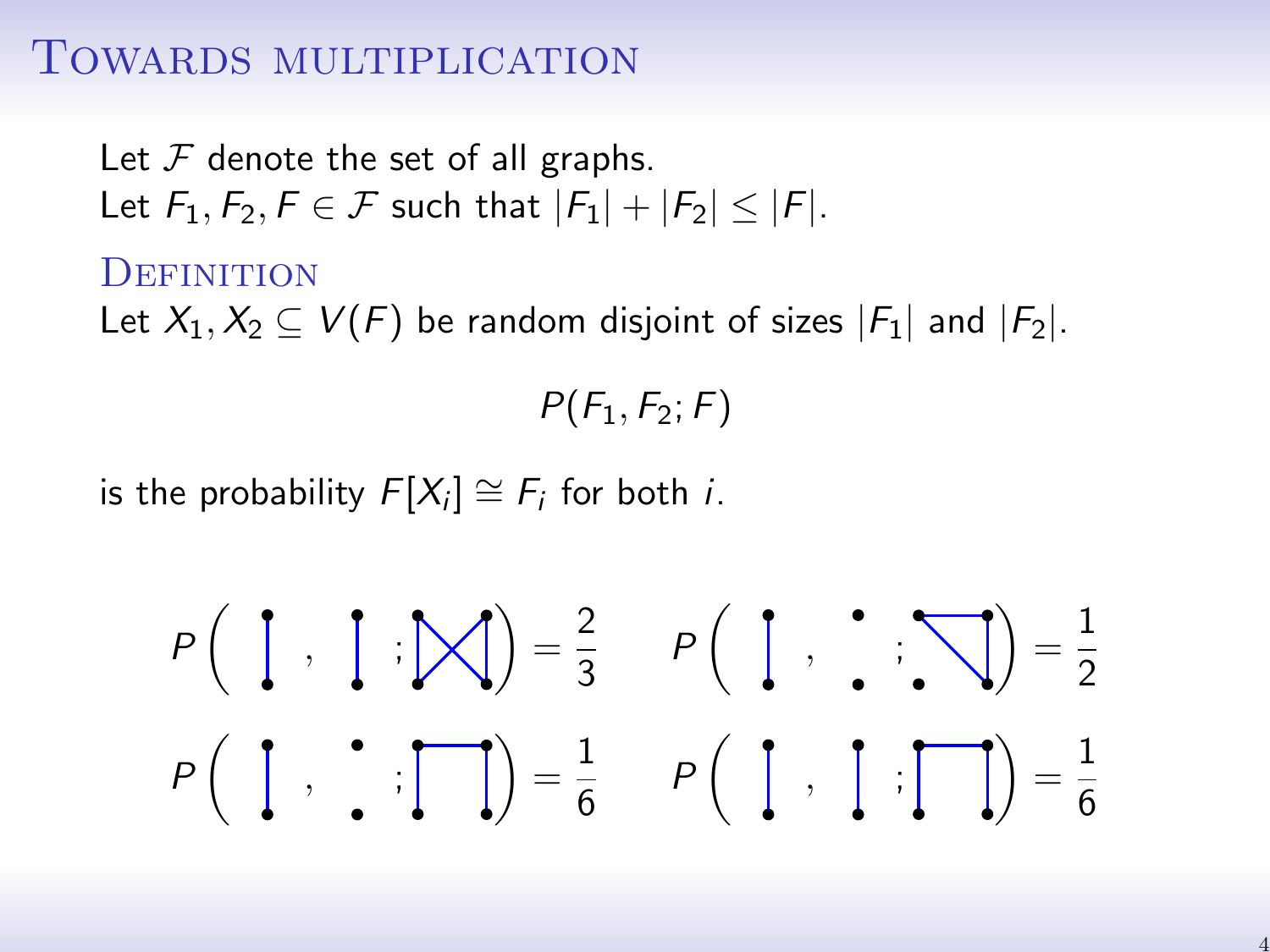#### TOWARDS MULTIPLICATION

Let  $F$  denote the set of all graphs. Let  $F_1, F_2, F \in \mathcal{F}$  such that  $|F_1| + |F_2| < |F|$ .

#### **DEFINITION**

Let  $X_1, X_2 \subseteq V(F)$  be random disjoint of sizes  $|F_1|$  and  $|F_2|$ .

 $P(F_1, F_2; F)$ 

is the probability  $F[X_i] \cong F_i$  for both *i*.

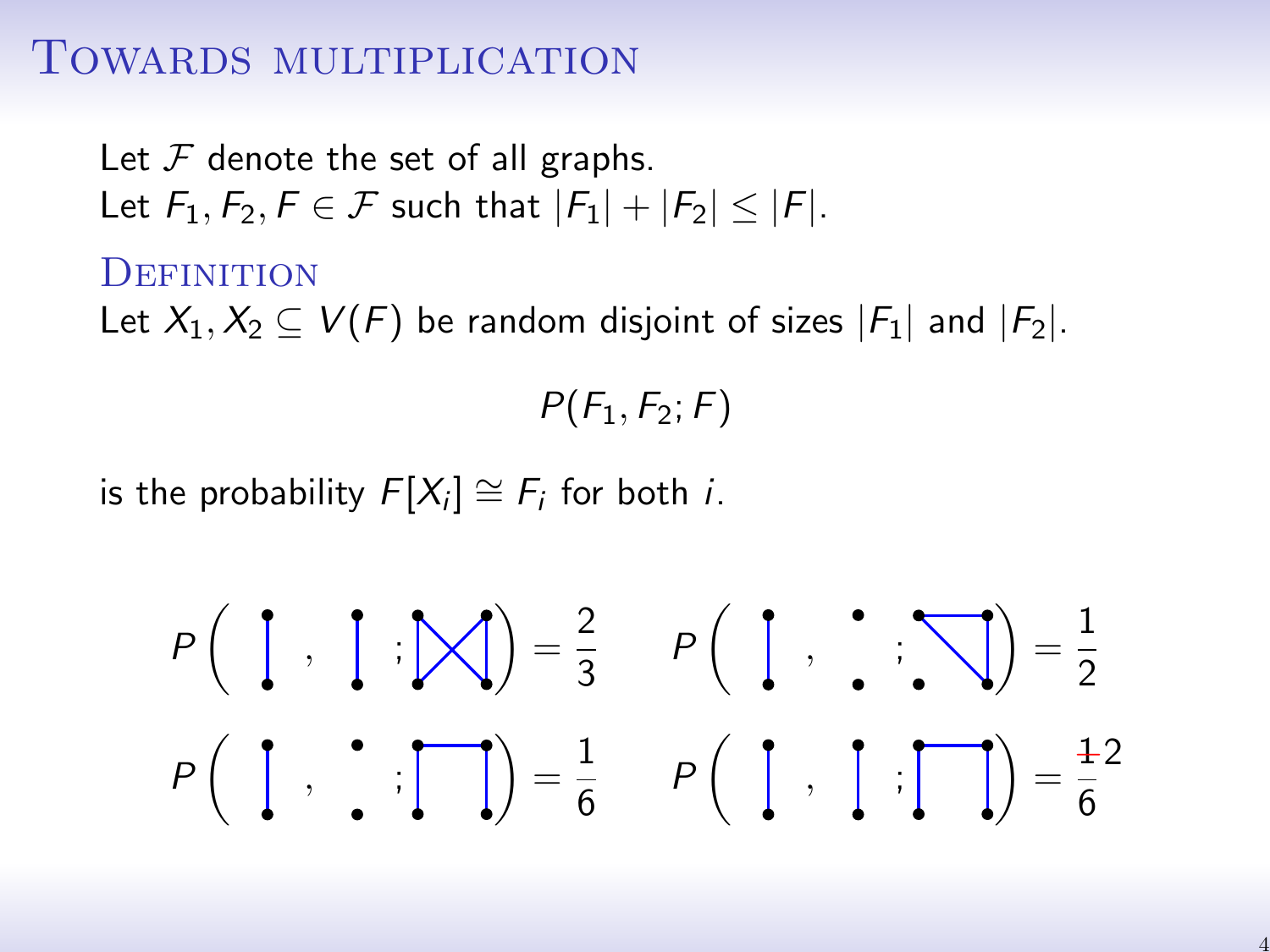#### **MULTIPLICATION**

Let  $F$  denote the set of all graphs. Let  $F_1, F_2 \in \mathcal{F}$ . We need  $F_1 \cdot F_2 \in \mathbb{R} \mathcal{F}$ . Define

$$
F_1 \cdot F_2 := \sum_{F \in \mathcal{F}_{\ell}} P(F_1, F_2; F) F,
$$

where  $|F_1| + |F_2| = \ell$ . Notice there is NO +o(1).



This extends to  $a \cdot b$  for  $a, b \in \mathbb{R} \mathcal{F}$ .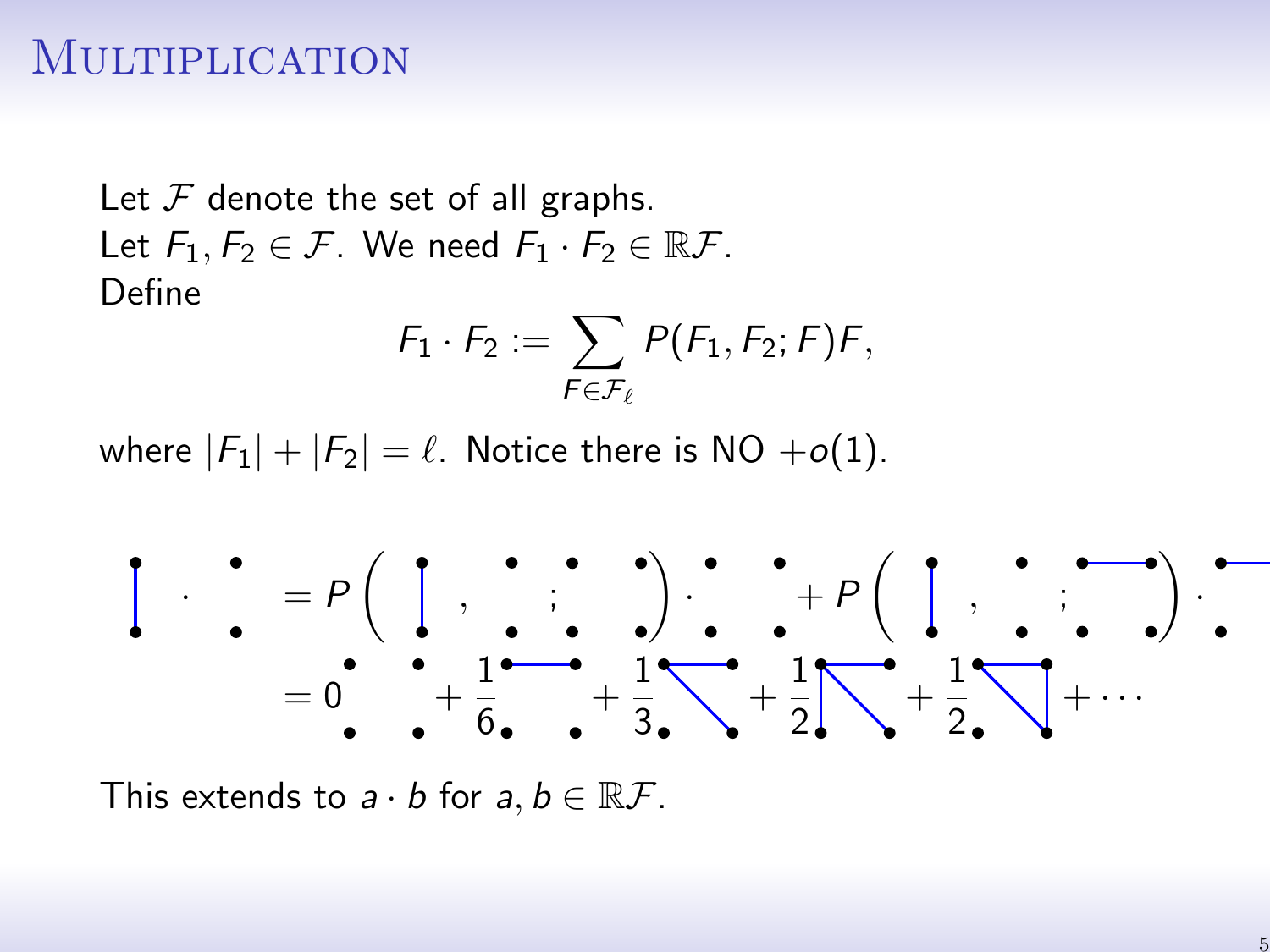## FACTORIZING

Recall from previous presentation we had identities like

$$
\begin{bmatrix} = 0 \quad \bullet \quad +\frac{1}{3} \quad +\frac{2}{3} \quad +\frac{2}{3} \quad +\frac{1}{3} \end{bmatrix}
$$

Let  $K$  be linear subspace generated by

$$
F - \sum_{F' \in \mathcal{F}_{\ell}} P(F, F')F' \quad (= 0),
$$

where  $F \in \mathcal{F}$  and  $|F| \leq \ell$ . Algebra  $A$  is  $\mathbb{R} \mathcal{F}$  factorized by  $K$ .  $a, b \in \mathbb{R}$  are in one equivalence class if  $a = b + c$  for some  $c \in \mathcal{K}$ Note: Think of  $\mathbb{R} \mathcal{F}$  and  $\mathcal{A}$  as  $\mathbb{Z} \times \mathbb{Z}$  and  $\mathcal{Q}$ . (correctness of definitions proved by Razborov)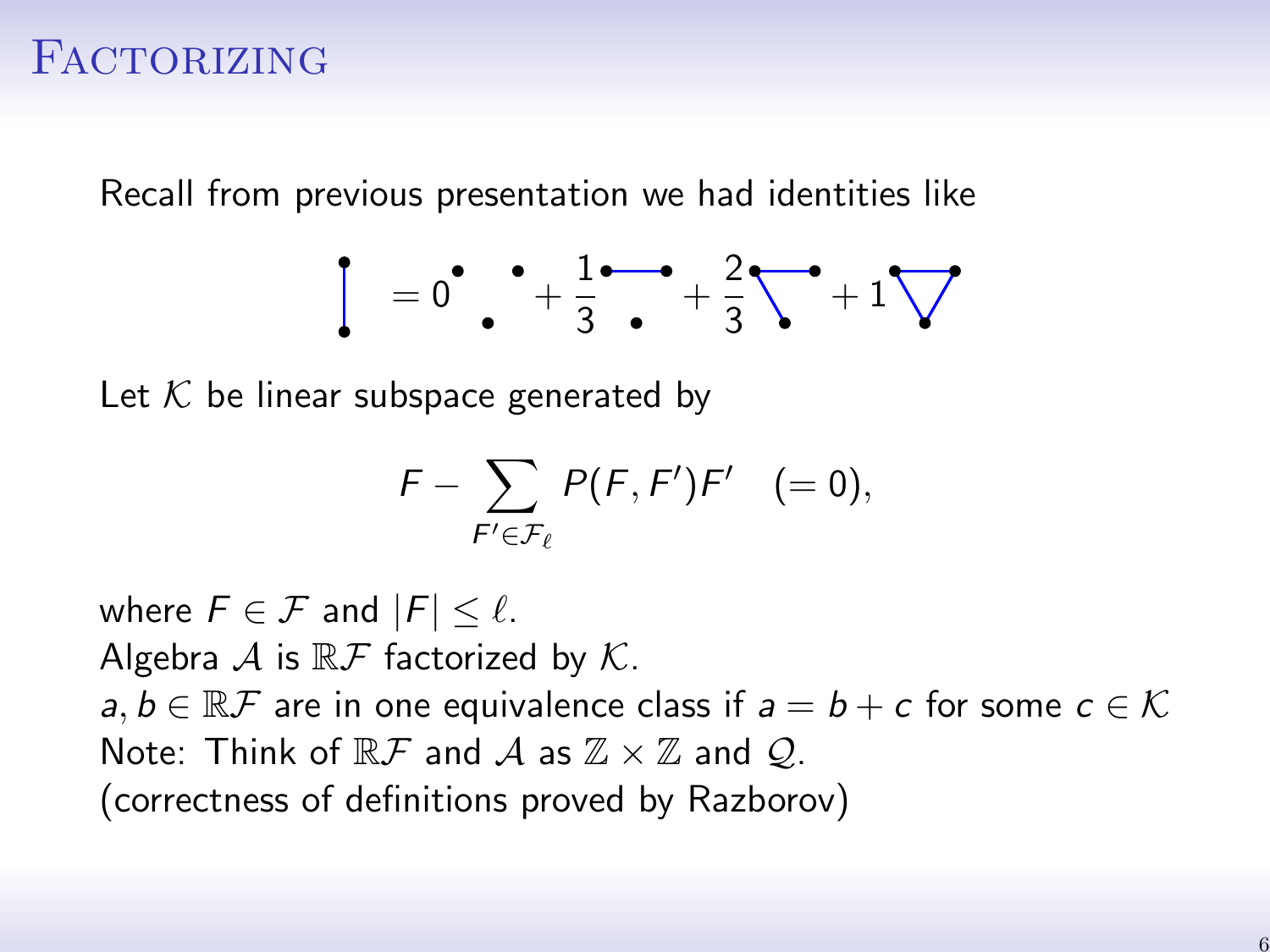# ALGEBRA A

- $F$  is the set of all graphs.
- $\mathcal{F}_\ell$  is on  $\ell$  vertices.
- $\bullet$   $\mathbb{R}$  *F* formal linear combinations

• 
$$
\mathcal{K} := \text{span}(F - \sum_{F' \in \mathcal{F}_{\ell}} P(F, F')F')
$$

- A is  $\mathbb{R} \mathcal{F}$  factorized by  $\mathcal{K}$ .
- addition in  $A$  comes from  $\mathbb{R} \mathcal{F}$

• 
$$
F_1 \cdot F_2 = \sum_{F \in F_{\ell}} P(F_1, F_2; F) F,
$$

- $F \in \mathcal{F}$  is called a flag.
- informally called unlabeled flags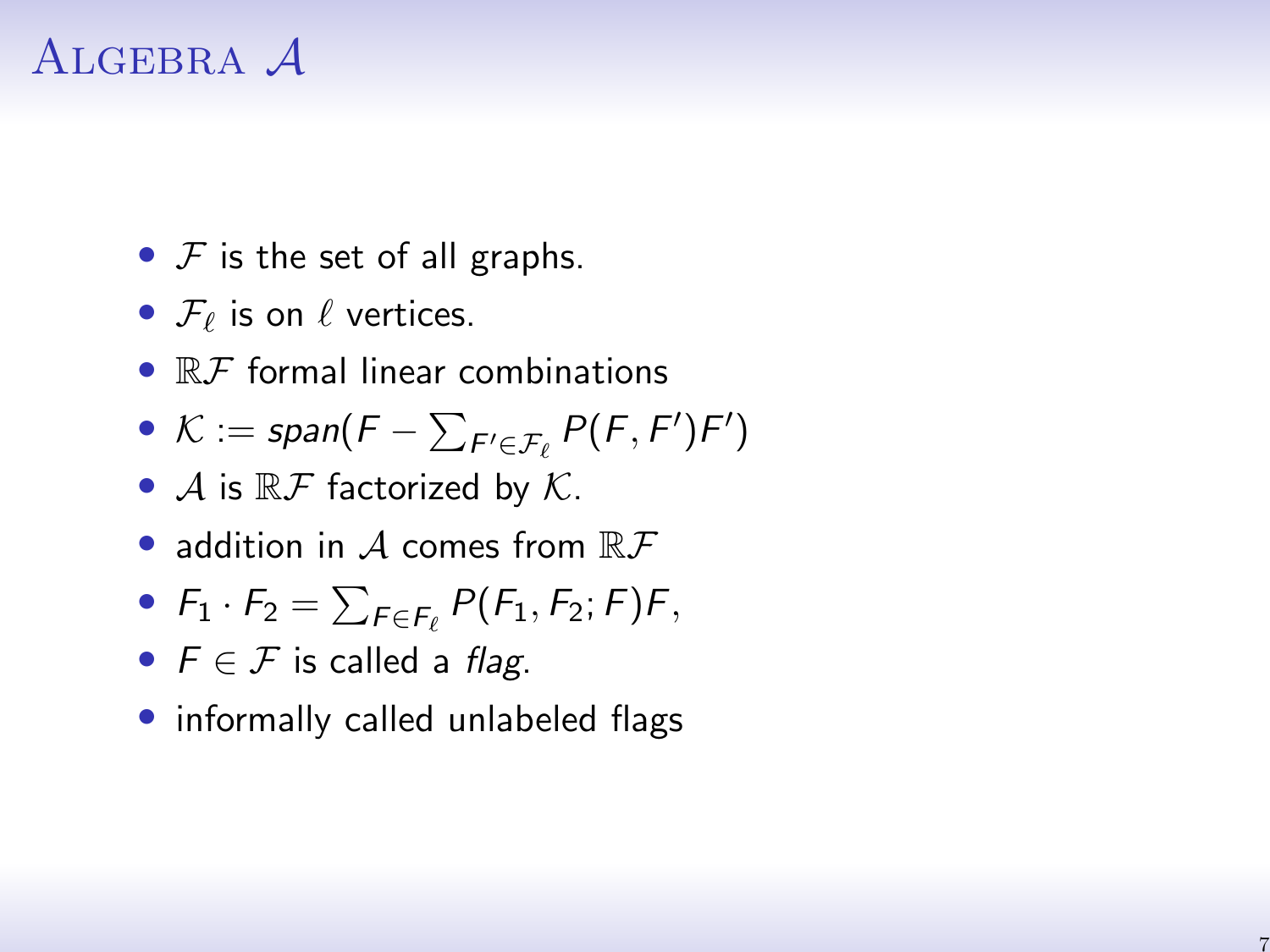# Convergent Graph Sequence

Let  $F$  denote the set of all graphs.

#### **DEFINITION**

A sequence of graphs  $(G_n)_{n\in\mathbb{N}}$  is *convergent* if for every finite graph H,  $\lim_{n\to\infty} P(H, G_n)$  exists.

Examples:

$$
\lim_{n \to \infty} P(H, K_n) = \begin{cases} 1 & \text{if } H \cong K_m \\ 0 & \text{otherwise} \end{cases}
$$

$$
\lim_{n \to \infty} P(H, K_{n,n}) = \begin{cases} 1/2 & \text{if } H \cong K_2 \\ 3/4 & \text{if } H \cong P_2 \\ \vdots & \end{cases}
$$

$$
\lim_{n \to \infty} P(H, P_n) = \begin{cases} 1 & \text{is } |E(H)| = 0 \\ 0 & \text{otherwise} \end{cases}
$$

Gives map  $\mathcal{F} \rightarrow [0, 1]$  or a point in  $[0, 1]^{\mathcal{F}}$ .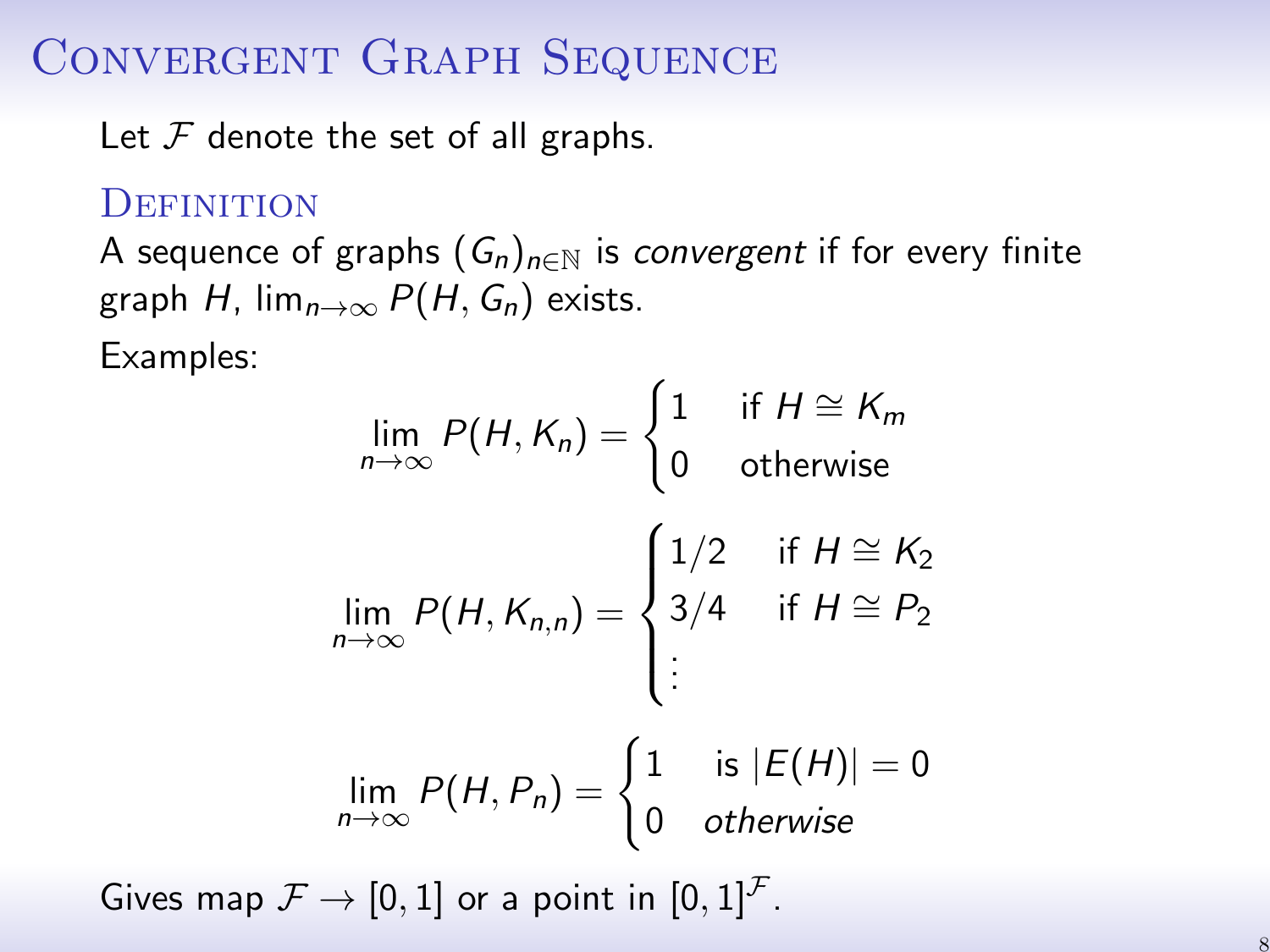# Convergent Graph Sequence

Let  $F$  denote the set of all graphs.

#### **DEFINITION**

A sequence of graphs  $(G_n)_{n\in\mathbb{N}}$  is convergent if for every finite graph H,  $\lim_{n\to\infty} P(H, G_n)$  exists.

For all  $H \in \mathcal{F}$ 

$$
\lim_{n\to\infty} P(H, K_{n,n}) = \lim_{n\to\infty} P(H, K_{n,n} \cup K_1) = \lim_{n\to\infty} P(H, K_{n,n} + K_1)
$$

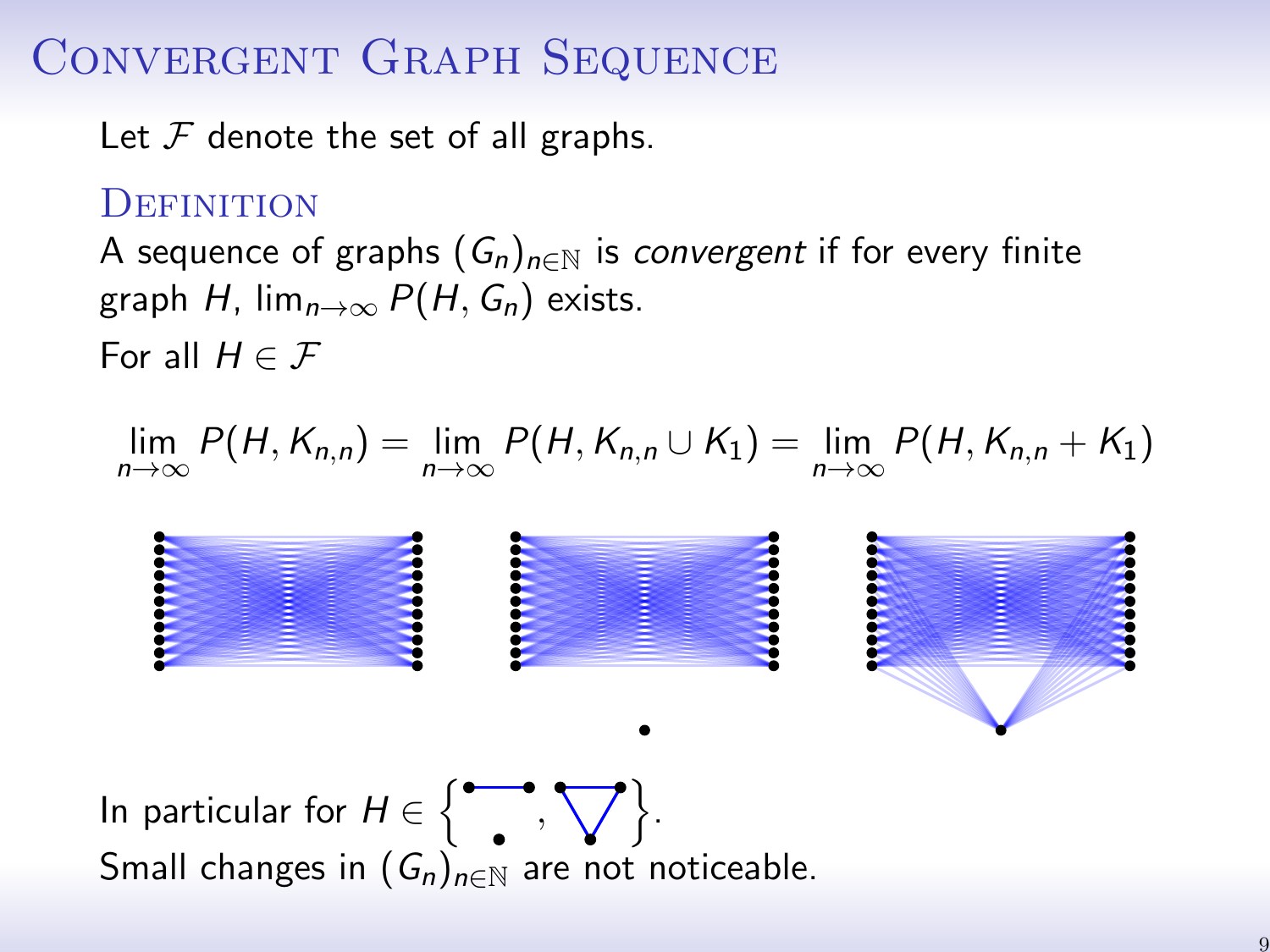## POSITIVE HOMOMORPHISMS

Let  $Hom(A, \mathbb{R})$  be the set of all homomorphisms from A to  $\mathbb{R}$ . I.e. for any  $\phi \in Hom(\mathcal{A}, \mathbb{R})$  and  $a, b \in \mathcal{A}$ :

• 
$$
\phi(a+b) = \phi(a) + \phi(b)
$$

• 
$$
\phi(a \cdot b) = \phi(a) \cdot \phi(b)
$$
.

Since  $p(H, G) \in [0, 1]$ , we consider only  $Hom^+(\mathcal{A}, \mathbb{R})$ , i.e.  $\phi(H) \geq 0$  for all  $H \in \mathcal{F}$ Notice  $\phi(\emptyset) = 1$ .

#### THEOREM (RAZBOROV)

 $Hom^+(\mathcal{A}, \mathbb{R})$  corresponds exactly to the convergent sequences.

Theorem (Felix; Podolski; (only for graphs)) Let  $a \in \mathbb{R}$ .  $\phi(a) = 0$  for all  $\phi \in Hom^+(\mathcal{A}, \mathbb{R})$  iff  $a \in \mathcal{K}$ .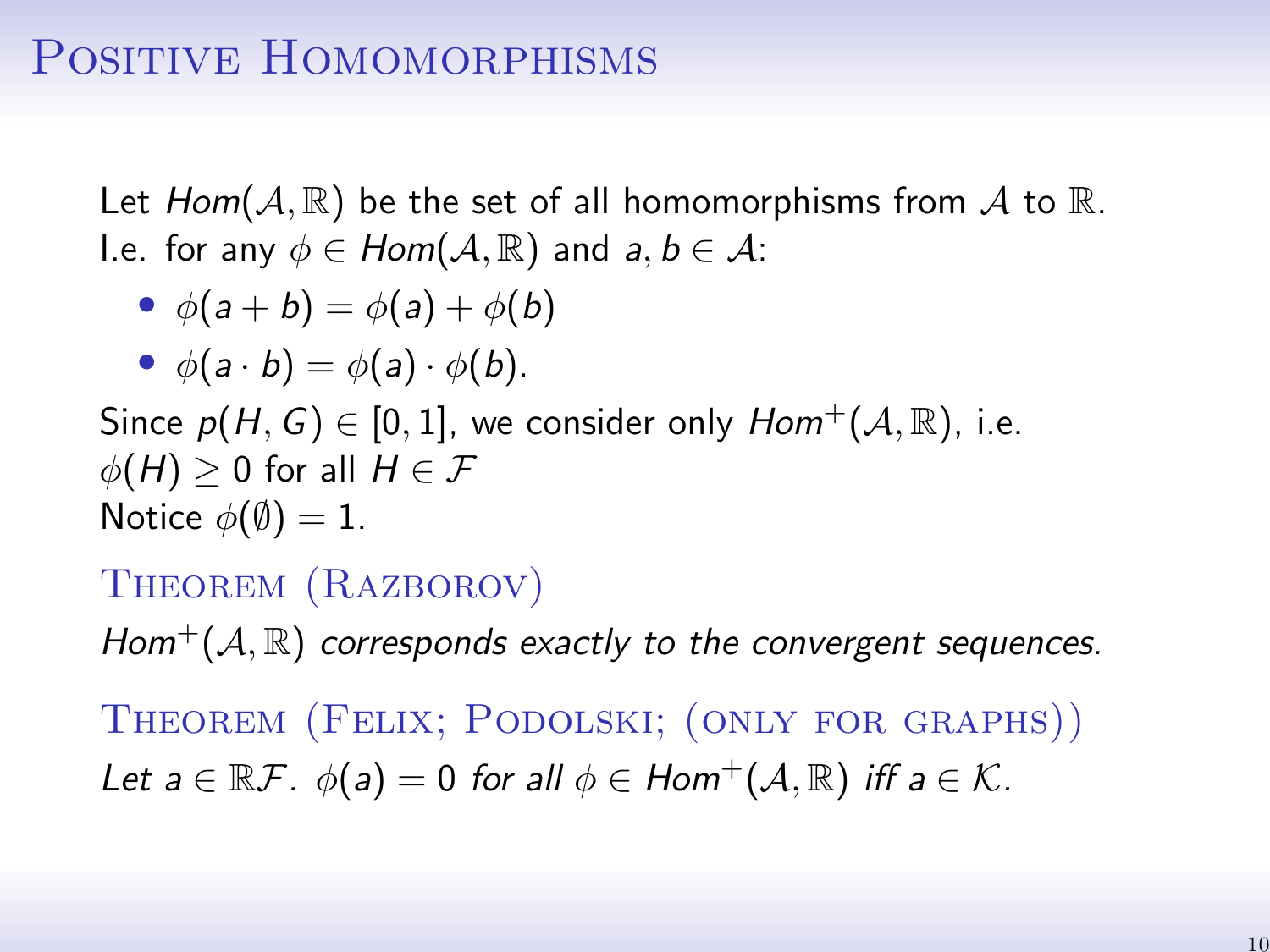#### THEOREM (MANTEL)

Every triangle-free graph on n vertices has at most  $n^2/4$  edges.

Theorem (Mantel from previous presentation) For a large graph if  $\bigvee = 0$  then  $\left[ \begin{array}{cc} \leq \frac{1}{2} + o(1). \end{array} \right]$ 

Theorem (Mantel with Homomorphisms) For every  $\phi \in Hom^+(\mathcal{A}, \mathbb{R})$  holds that

$$
\text{ if } \phi\left(\bigvee\right) = 0 \text{ then } \phi\left(\begin{array}{c} \end{array}\right) \leq \frac{1}{2}.
$$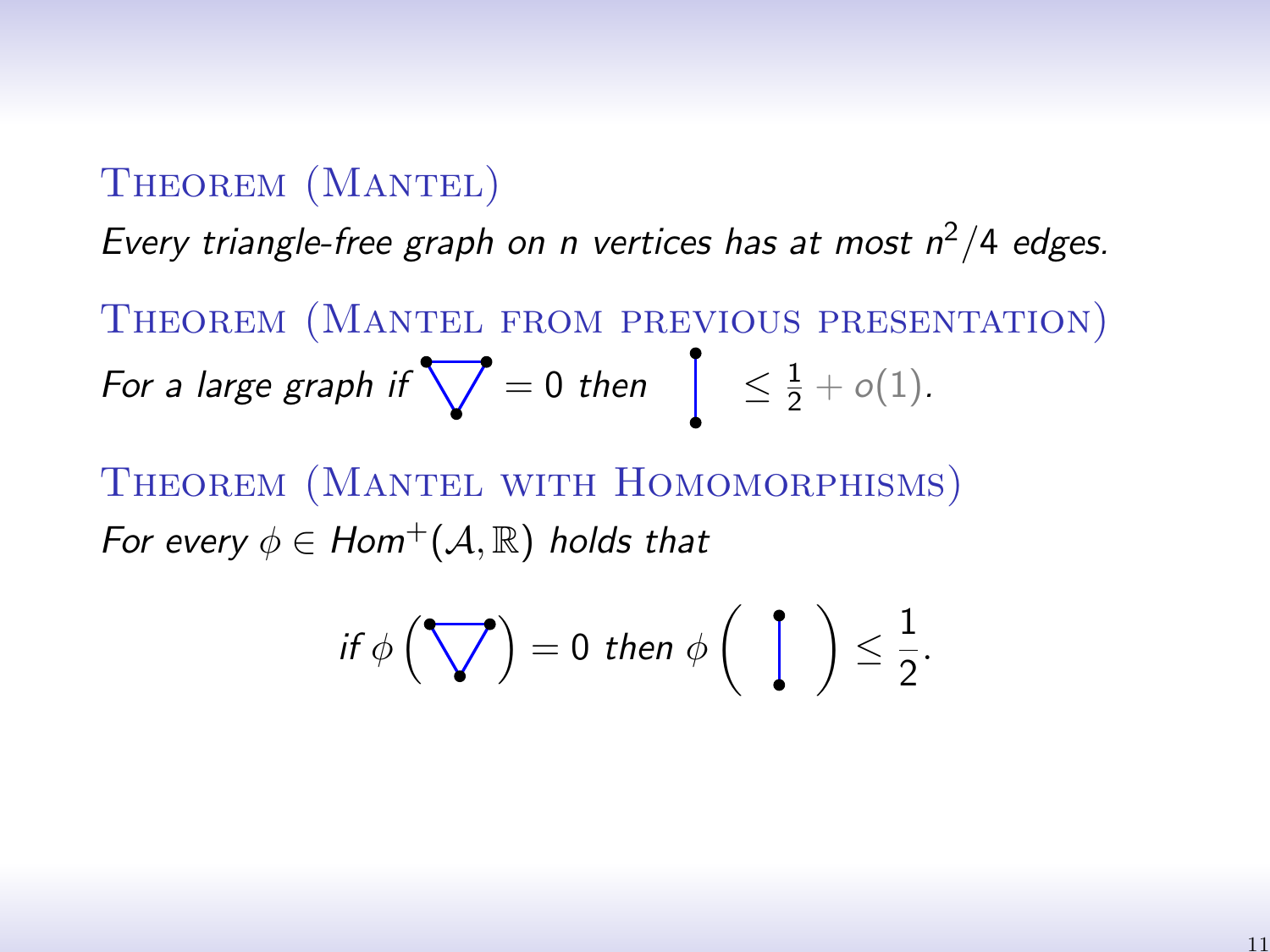Example from last time

$$
0\leq 3\cdot \overset{\bullet}{\bullet} \overset{\bullet}{\bullet} \overset{\bullet}{\bullet} \overset{\bullet}{\bullet} \overset{\bullet}{\bullet} \overset{\bullet}{\bullet} \overset{\bullet}{\bullet} \overset{\bullet}{\bullet} \overset{\bullet}{\bullet} \overset{\bullet}{\bullet} \overset{\bullet}{\bullet} \overset{\bullet}{\bullet} \overset{\bullet}{\bullet} \overset{\bullet}{\bullet} \overset{\bullet}{\bullet} \overset{\bullet}{\bullet} \overset{\bullet}{\bullet} \overset{\bullet}{\bullet} \overset{\bullet}{\bullet} \overset{\bullet}{\bullet} \overset{\bullet}{\bullet} \overset{\bullet}{\bullet} \overset{\bullet}{\bullet} \overset{\bullet}{\bullet} \overset{\bullet}{\bullet} \overset{\bullet}{\bullet} \overset{\bullet}{\bullet} \overset{\bullet}{\bullet} \overset{\bullet}{\bullet} \overset{\bullet}{\bullet} \overset{\bullet}{\bullet} \overset{\bullet}{\bullet} \overset{\bullet}{\bullet} \overset{\bullet}{\bullet} \overset{\bullet}{\bullet} \overset{\bullet}{\bullet} \overset{\bullet}{\bullet} \overset{\bullet}{\bullet} \overset{\bullet}{\bullet} \overset{\bullet}{\bullet} \overset{\bullet}{\bullet} \overset{\bullet}{\bullet} \overset{\bullet}{\bullet} \overset{\bullet}{\bullet} \overset{\bullet}{\bullet} \overset{\bullet}{\bullet} \overset{\bullet}{\bullet} \overset{\bullet}{\bullet} \overset{\bullet}{\bullet} \overset{\bullet}{\bullet} \overset{\bullet}{\bullet} \overset{\bullet}{\bullet} \overset{\bullet}{\bullet} \overset{\bullet}{\bullet} \overset{\bullet}{\bullet} \overset{\bullet}{\bullet} \overset{\bullet}{\bullet} \overset{\bullet}{\bullet} \overset{\bullet}{\bullet} \overset{\bullet}{\bullet} \overset{\bullet}{\bullet} \overset{\bullet}{\bullet} \overset{\bullet}{\bullet} \overset{\bullet}{\bullet} \overset{\bullet}{\bullet} \overset{\bullet}{\bullet} \overset{\bullet}{\bullet} \overset{\bullet}{\bullet} \overset{\bullet}{\bullet} \overset{\bullet}{\bullet} \overset{\bullet}{\bullet} \overset{\bullet}{\bullet} \overset{\bullet}{\bullet} \overset{\bullet}{\bullet} \overset{\bullet}{\bullet} \overset{\bullet}{\bullet} \overset{\bullet}{\bullet} \overset{\bullet}{\bullet} \overset{\bullet}{\bullet} \overset{\bullet}{\bullet} \overset{\bullet}{\bullet} \overset{\bullet}{\bullet} \overset{\bullet}{\bullet} \overset{\
$$

We want to find  $a \in \mathcal{A}$  such that for EVERY  $\phi \in Hom^+(\mathcal{A}, \mathbb{R})$  we have  $\phi(a) > 0$ . We write  $a > 0$ .

#### THEOREM (HATAMI AND NORIN 11)

Determining if  $a \geq 0$  is not algorithmically decidable.

Norin: "Extremal combinatorics remains an art".

But we can still generate a lot of them!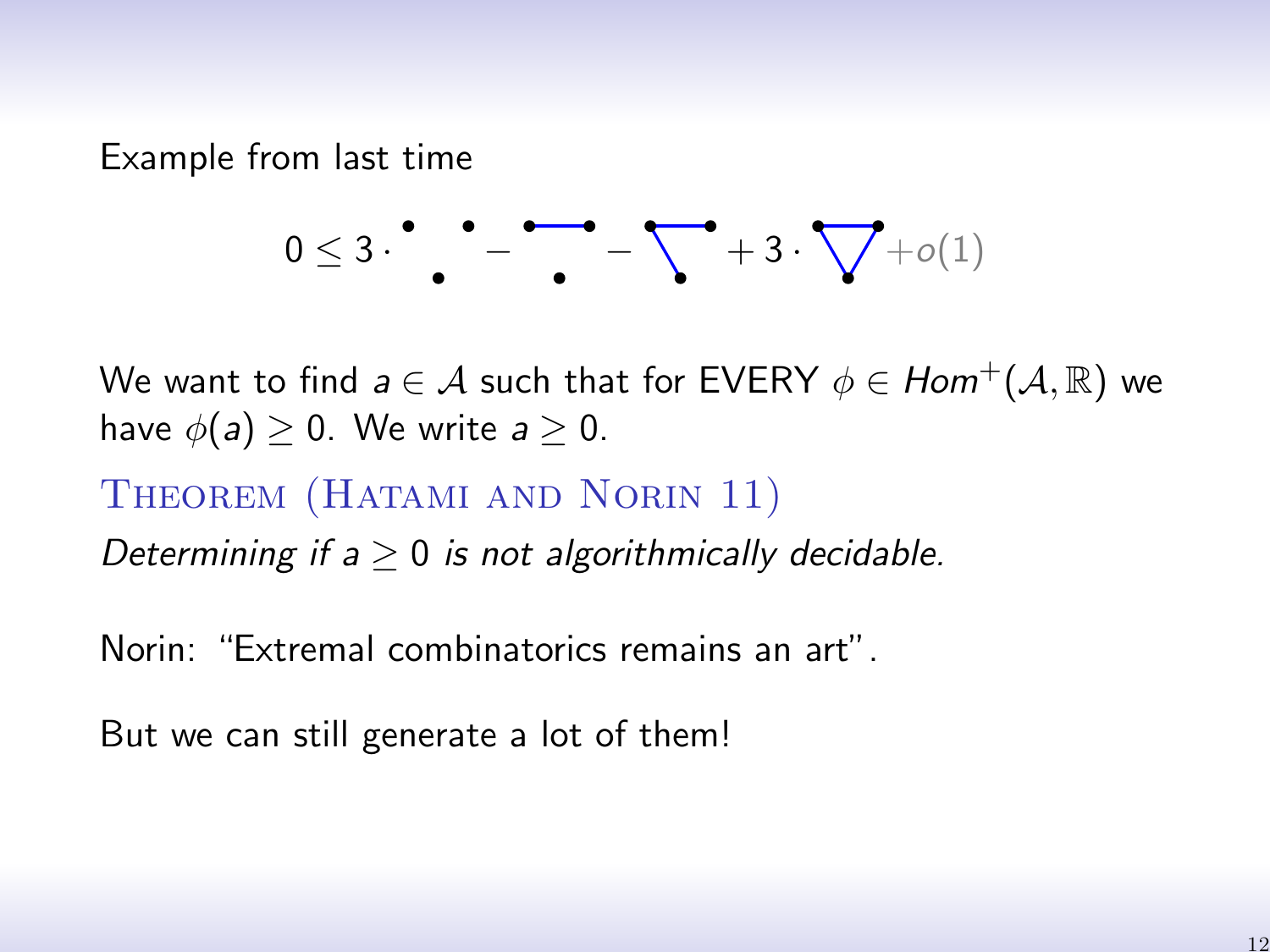# ALGEBRA  $A^{\sigma}$

- vertices of  $\sigma \in F$  are labeled by  $1, \ldots, |\sigma|$ .
- $\mathcal{F}^{\sigma}$  is the set of all graphs each containing a fixed induced labeled copy of  $\sigma$ .
- $\mathcal{F}_{\ell}^{\sigma}$  is on  $\ell$  vertices.
- $\mathbb{R} \mathcal{F}^{\sigma}$  formal linear combinations
- $\mathcal{K}^{\sigma} := \text{span}(F \sum_{F' \in \mathcal{F}_{\ell}^{\sigma}} P(F, F')F')$
- $\mathcal{A}^{\sigma}$  is  $\mathbb{R}\mathcal{F}^{\sigma}$  factorized by  $\mathcal{K}^{\sigma}$ .
- $\bullet$  addition in  $\mathcal{A}^\sigma$  comes from  $\mathbb{R}\mathcal{F}^\sigma$
- $F_1 \cdot F_2 = \sum_{F \in F_{\ell}^{\sigma}} P(F_1, F_2; F) F$
- $F \in \mathcal{F}^{\sigma}$  is called a  $\sigma$ -flag.
- $\sigma$  is called a type



[1](#page-0-0)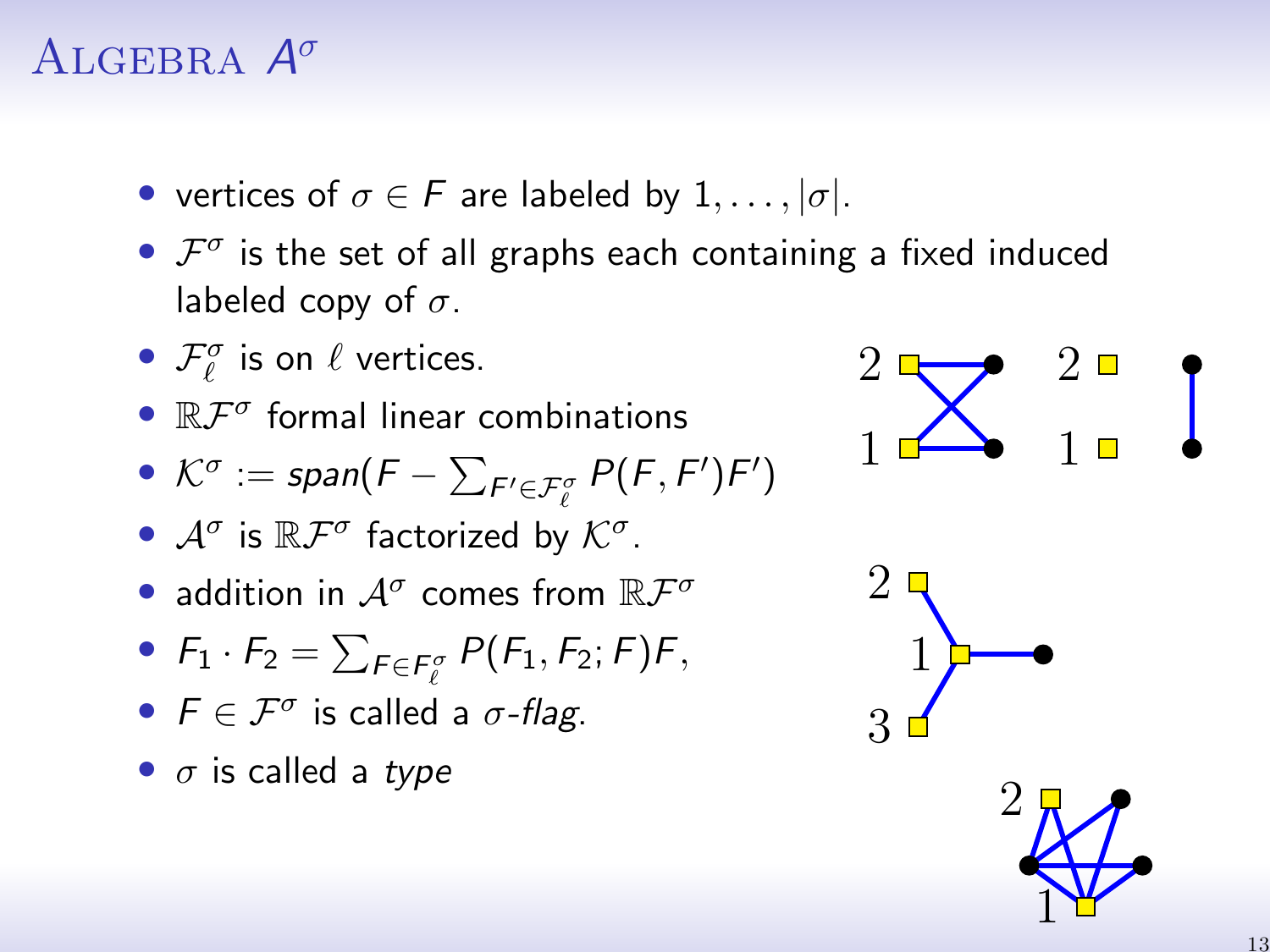<span id="page-14-0"></span> $\mathcal{F}_1 \cdot \mathcal{F}_2 = \sum_{F \in \mathcal{F}_\ell^\sigma} P(F_1, F_2; F) F$ 



Pick randomly  $X_1, X_2 \subset V(F)$  such that  $X_1 \cap X_2$  are exactly all labeled vertices and  $|X_i| = |F_i|$ .  $P(F_1, F_2; F)$  is the probability that  $X_1 \cong F_1$  and  $X_2 \cong F_2$ .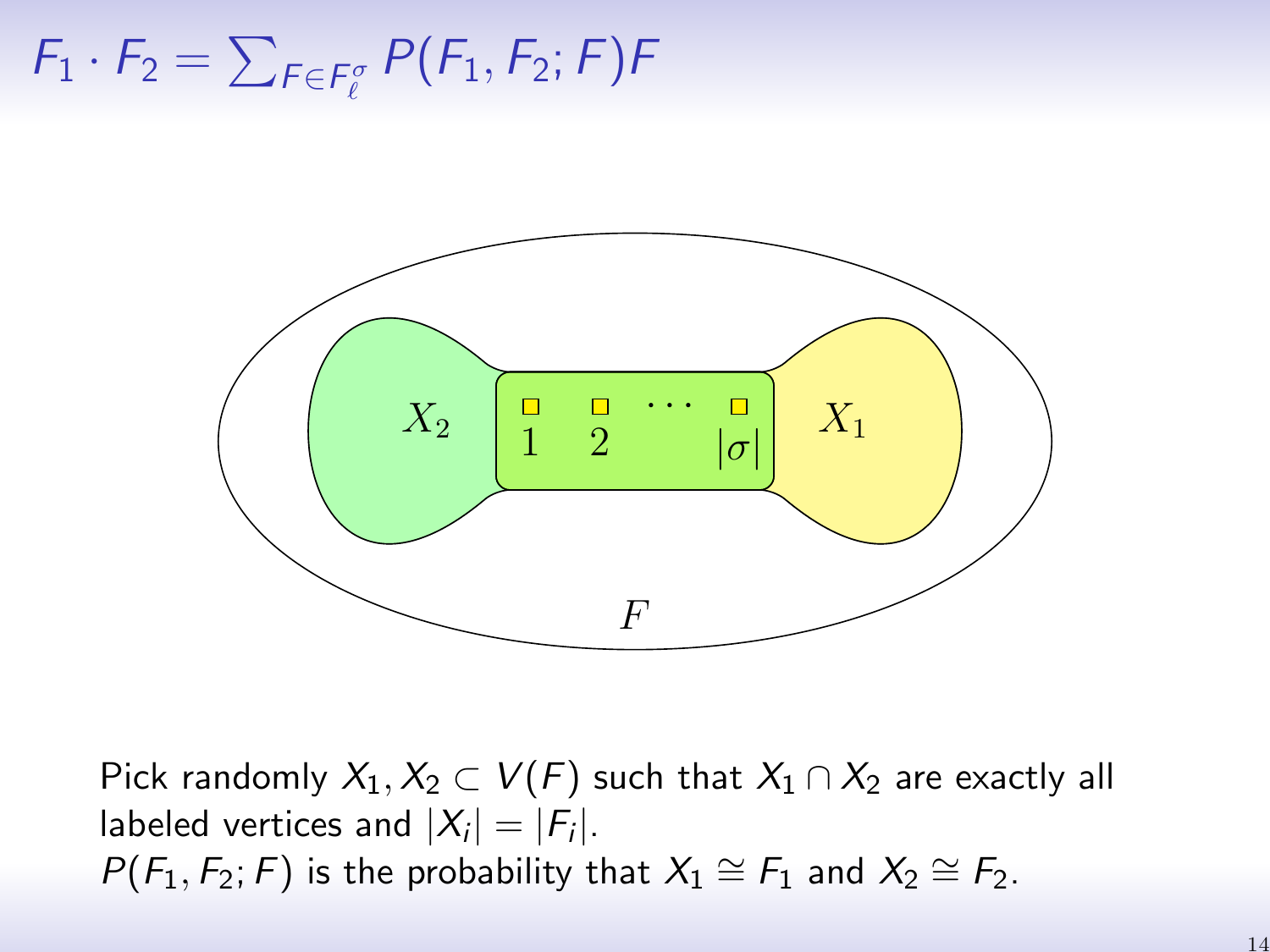<span id="page-15-0"></span>Averaging (unlabeling) operator Let  $F = (G, \theta)$  be a  $\sigma$ -flag, where  $\theta : 1, \ldots, |\sigma| \rightarrow V(G)$ . Define

$$
\llbracket F \rrbracket_{\sigma} = q_{\theta}(F) \cdot G,
$$

where  $q_{\theta}(F)$  is the probability that  $(\mathit{G}, \theta')$  is isomorphic to  $F$  for a random injective  $\theta': 1, \ldots, |\sigma| \to V(G).$ 



Linear extension gives the averaging operator

$$
[\![\cdot]\!]_{\sigma}:\mathbb{R}\mathcal{F}^{\sigma}\to\mathbb{R}\mathcal{F}.
$$

It is a linear mapping, *not* a homomorphism.

$$
\llbracket F_1 + F_2 \rrbracket_{\sigma} = \llbracket F_1 \rrbracket_{\sigma} + \llbracket F_2 \rrbracket_{\sigma}
$$

$$
\llbracket F_1 \cdot F_2 \rrbracket_{\sigma} \text{ might NOT be } \llbracket F_1 \rrbracket_{\sigma} \cdot \llbracket F_2 \rrbracket_{\sigma}
$$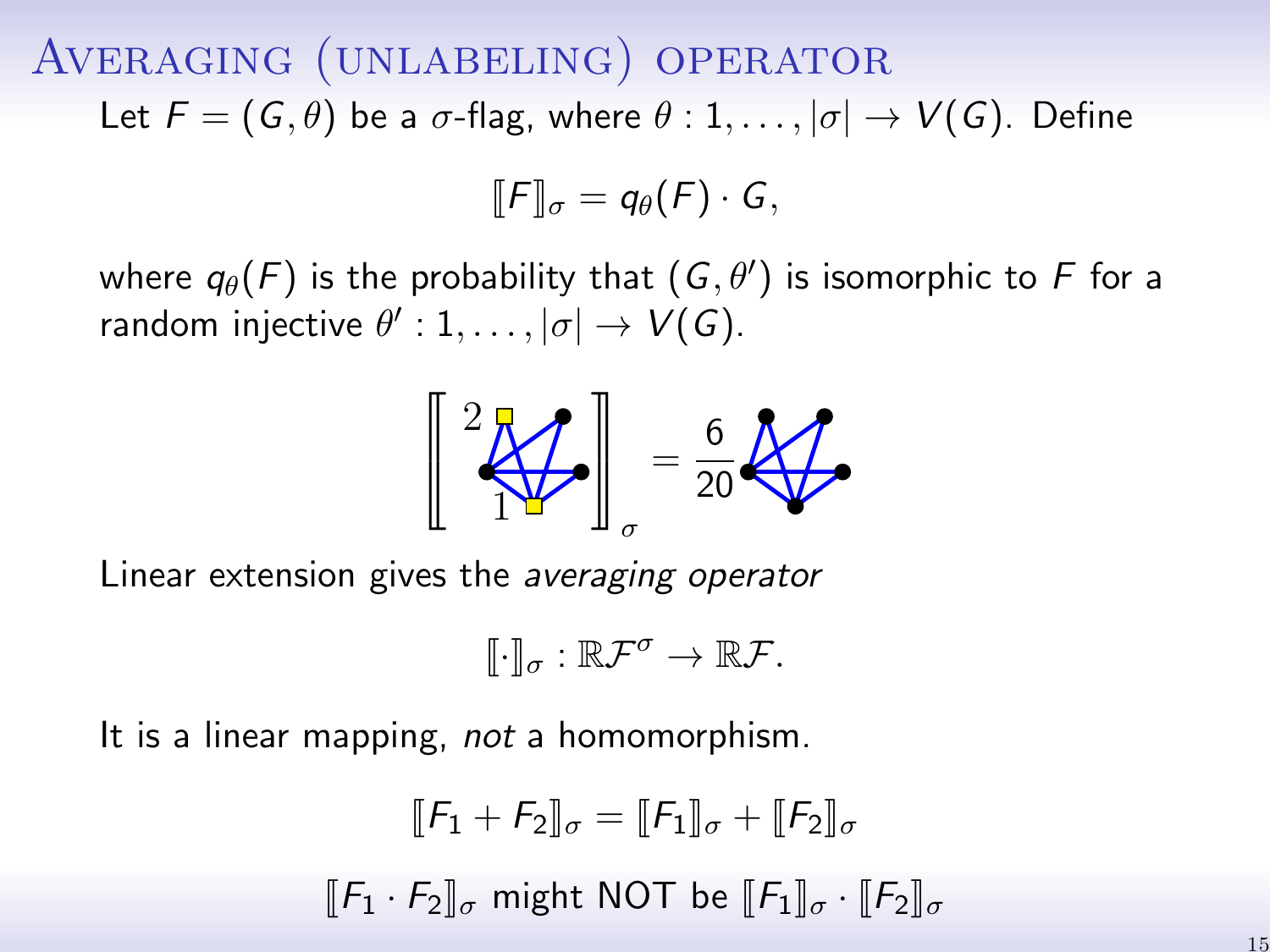# <span id="page-16-0"></span> $\mathcal{A}^{\sigma}$ ,  $\mathcal{A}$  and  $\mathcal{H}$

For any  $\phi \in Hom^+(\mathcal{A}, \mathbb{R})$  and any  $a \in \mathcal{A}^{\sigma}$ 

$$
\phi([\![a\cdot a]\!]_{\sigma})\geq 0.
$$

#### Lemma (Razborov)

**Cauchy-Schwarz inequality** for all  $\phi \in Hom^+(\mathcal{A}, \mathbb{R})$ 

$$
\phi([\![a^2]\!]_\sigma \cdot [\![b^2]\!]_\sigma) \geq \phi([\![ab]\!]_\sigma^2).
$$

Special cases:

$$
\phi(\llbracket a^2 \rrbracket_{\sigma}) \ge \frac{\phi(\llbracket a \rrbracket_{\sigma}^2)}{\phi(\llbracket \sigma \rrbracket_{\sigma})} \qquad \phi(\llbracket a^2 \rrbracket_{\mathbf{a}}) \ge \phi(\llbracket a \rrbracket_{\mathbf{a}}^2)
$$

Uses special probability distribution on  $Hom^+(\mathcal{A}^\sigma,\mathbb{R})$  related to  $\phi$ .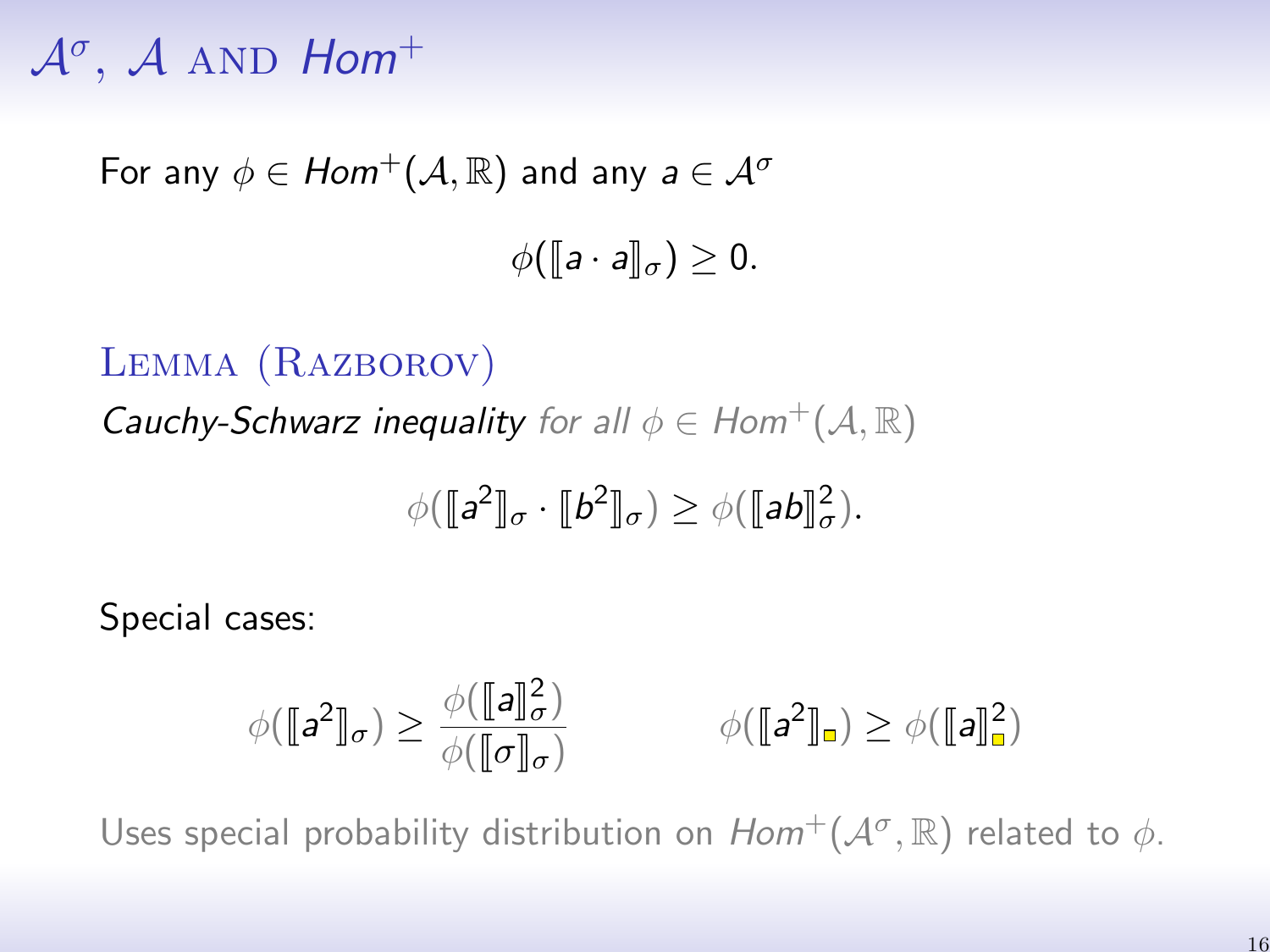Let  $\sigma$  and  $Hom^+(\mathcal{A}, \mathbb{R})$  be fixed. This gives

Skip this. Hard to follow.

 $G_1, G_2, G_3, \ldots$ 

To make  $\phi^{\sigma} \in Hom^+(\mathcal{A}^{\sigma}, \mathbb{R})$ , we need a sequence of labeled graphs.

Incorrect: Take a copy of  $\sigma$  in each  $G_i$  and get a convergent

$$
\mathcal{G}_1^{\sigma}, \mathcal{G}_2^{\sigma}, \mathcal{G}_3^{\sigma}, \ldots
$$

Correct: Fix  $G_i$ . Randomly label a copy of  $\sigma$  and get  $G_i^{\sigma}$ . This gives  $P(F, G_n^{\sigma})$  for all  $F \in \mathcal{F}^{\sigma}$ .

By a random  $\sigma$ , we get a probability distribution  ${\bf P}^{\sigma}_{G_n}$  on the functions  $P(., G_n^{\sigma}).$ 

These  ${\sf P}^{\sigma}_{G_n}$  then weakly converge to a (unique) probability distribution  $\mathsf{P}^{\sigma}_{\phi}$  on  $\phi^{\sigma} \in Hom^{+}(\mathcal{A}^{\sigma}, \mathbb{R})$ .

A *crucial feature*: if  $a \in \mathcal{A}^{\sigma}$  and  $\phi \in Hom^+(\mathcal{A}, \mathbb{R})$ , then

$$
\phi([\![\sigma]\!]_{\sigma})\cdot \mathbb{E}_{\mathsf{P}_{\phi}^{\sigma}}[\phi^{\sigma}(a)]=\phi([\![a]\!]_{\sigma}).
$$

This can be viewed as an analogue of  $P(B) \cdot P(A|B) = P(A \wedge B)$ .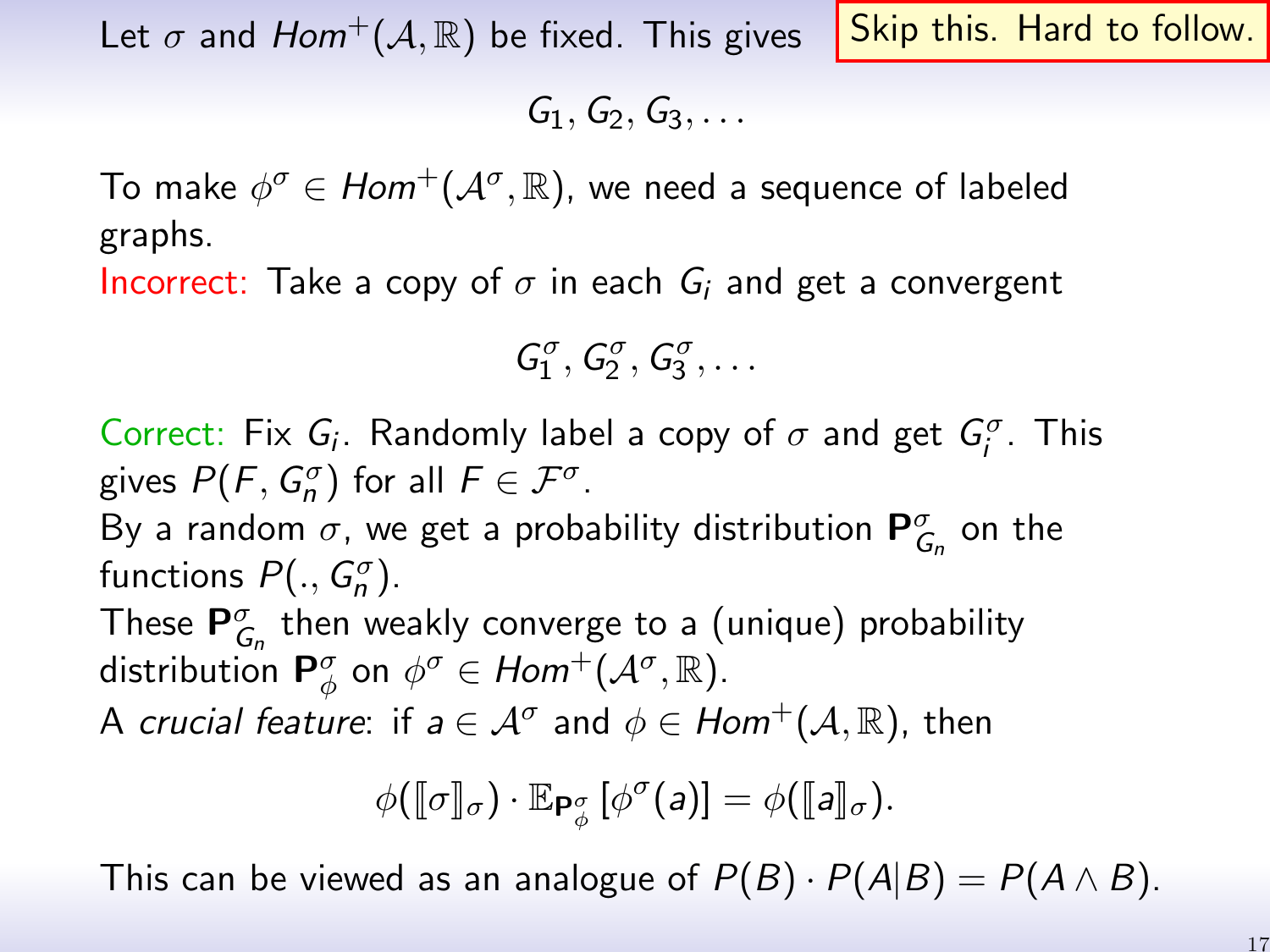Skip this. Hard to follow.

A crucial feature: if  $a \in \mathcal{A}^{\sigma}$  and  $\phi \in Hom^{+}(\mathcal{A}, \mathbb{R})$ , then

<span id="page-18-0"></span>
$$
\phi([\![\sigma]\!]_{\sigma}) \cdot \mathbb{E}_{\mathsf{P}_{\phi}^{\sigma}}[\phi^{\sigma}(a)] = \phi([\![a]\!]_{\sigma}). \tag{1}
$$

Bonus: For a given  $\phi \in Hom^+(\mathcal{A}, \mathbb{R})$ , exists a unique probability distribution  $\mathsf{P}^\sigma_\phi$  satisfying [\(1\)](#page-18-0).

[\(1\)](#page-18-0) is especially useful when  $\phi^{\sigma}(a) \ge 0$  with probability one. It gives  $\phi(\llbracket a \rrbracket_{\sigma}) > 0$ .

In particular, for any  $\phi \in Hom^+(\mathcal{A}, \mathbb{R})$  and any  $a \in \mathcal{A}^{\sigma}$ 

$$
\phi([\![a\cdot a]\!]_{\sigma})\geq 0.
$$

Simplified notation is just  $[a \cdot a]_{\sigma} > 0$ .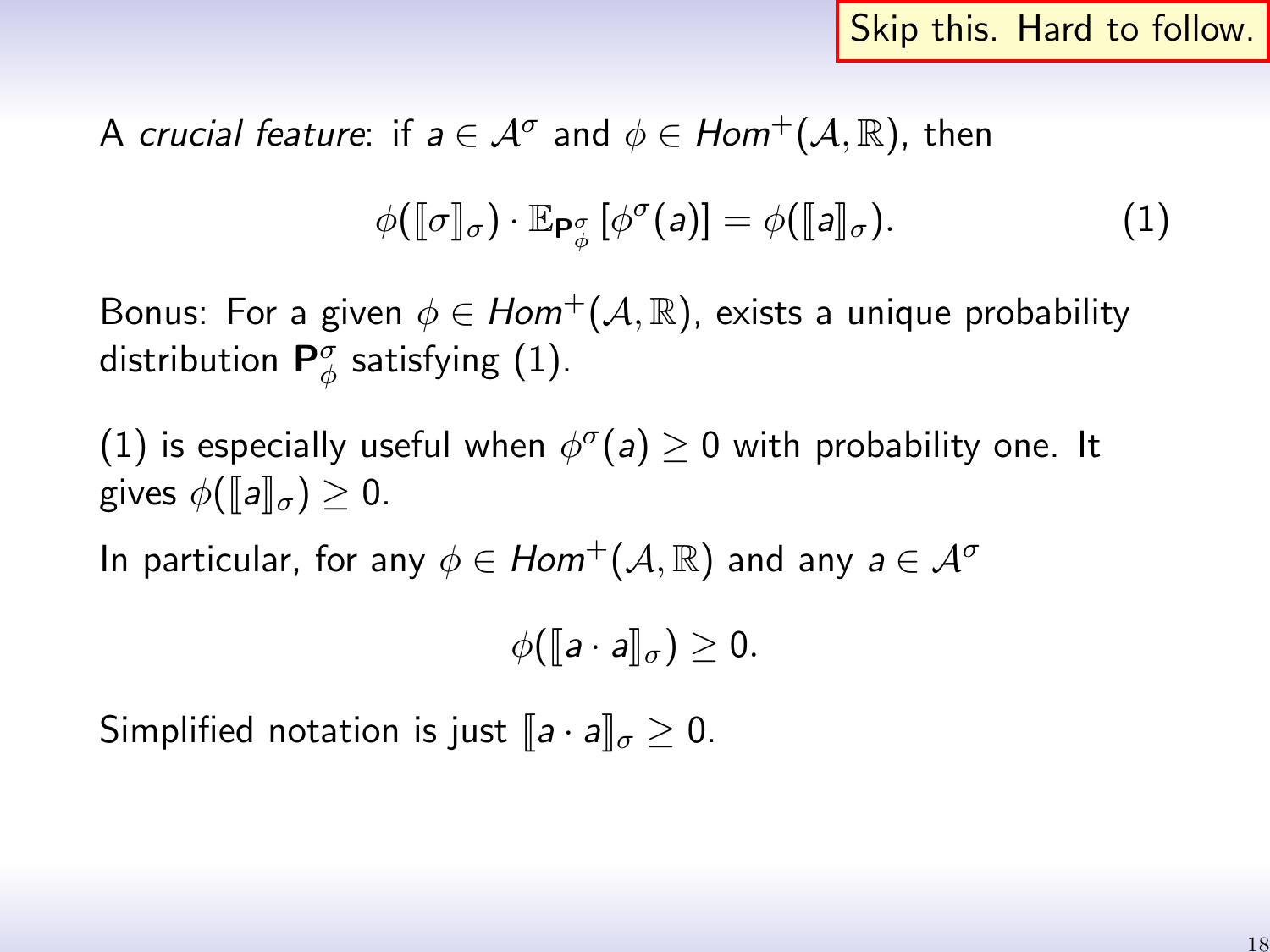Skip this. Hard to follow.

Consider sequence  $(K_{n,n} + K_1)_n$  with  $\phi \in Hom^+(A, \mathbb{R})$  and  $\sigma = 1$ .



There exists  $\phi'\in\mathit{Hom}^+(\mathcal{A}^\sigma,\mathbb{R})$  such that  $\phi'\bigg($ 1  $\Big) = 1.$ But

$$
\phi\left(\left[\!\left[\begin{array}{c} \cdot \\ 1 \end{array}\!\right] \right]_{\sigma}\right) = \phi(\llbracket \sigma \rrbracket_{\sigma}) \cdot \mathbb{E}_{\mathsf{P}^{\sigma}_{\phi}}\left[\phi^{\sigma}\left(\begin{array}{c} \cdot \\ 1 \end{array}\right)\right] = \frac{1}{2}
$$

Flag algebras do not see 'rare vertices'.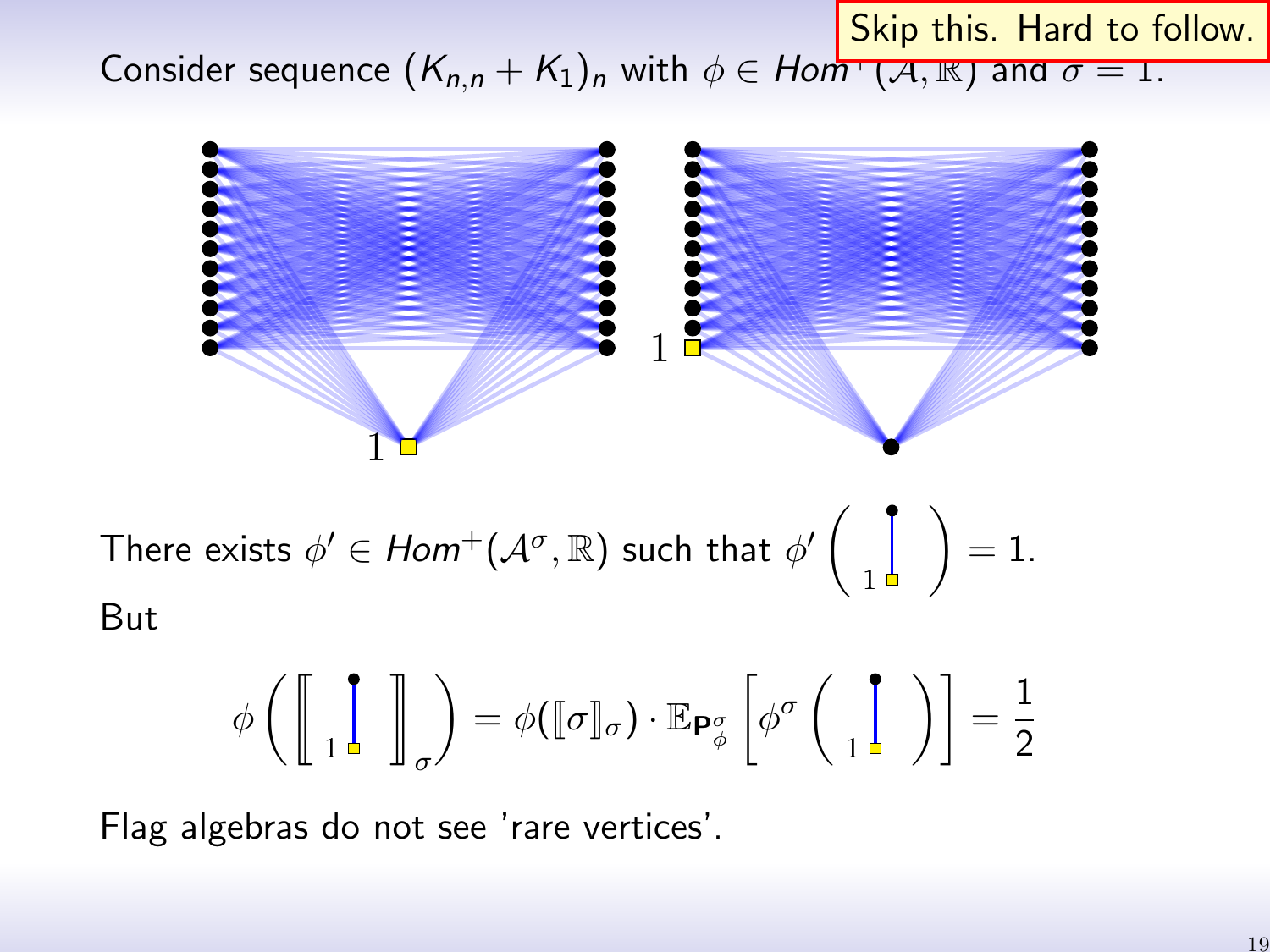## MANTEL'S THEOREM AGAIN

For all  $\phi \in Hom^+(\mathcal{A}, \mathbb{R})$ 

 $[\![a]\!]_1^2 \leq [\![a^2]\!]_1$ 

σ is  $K_1$  denoted by 1. Over triangle-free graphs i.e.  $\phi(K_3) = 0$ 

$$
\phi\Big(\left[\!\left[\begin{array}{cc} \cdot \\ 1 \end{array}\!\right] \!\right]_1^2\Big) \leq \phi\Big(\left[\!\left[\begin{array}{cc} \cdot \\ 1 \end{array}\!\right] \!\right]_1^2\Big)
$$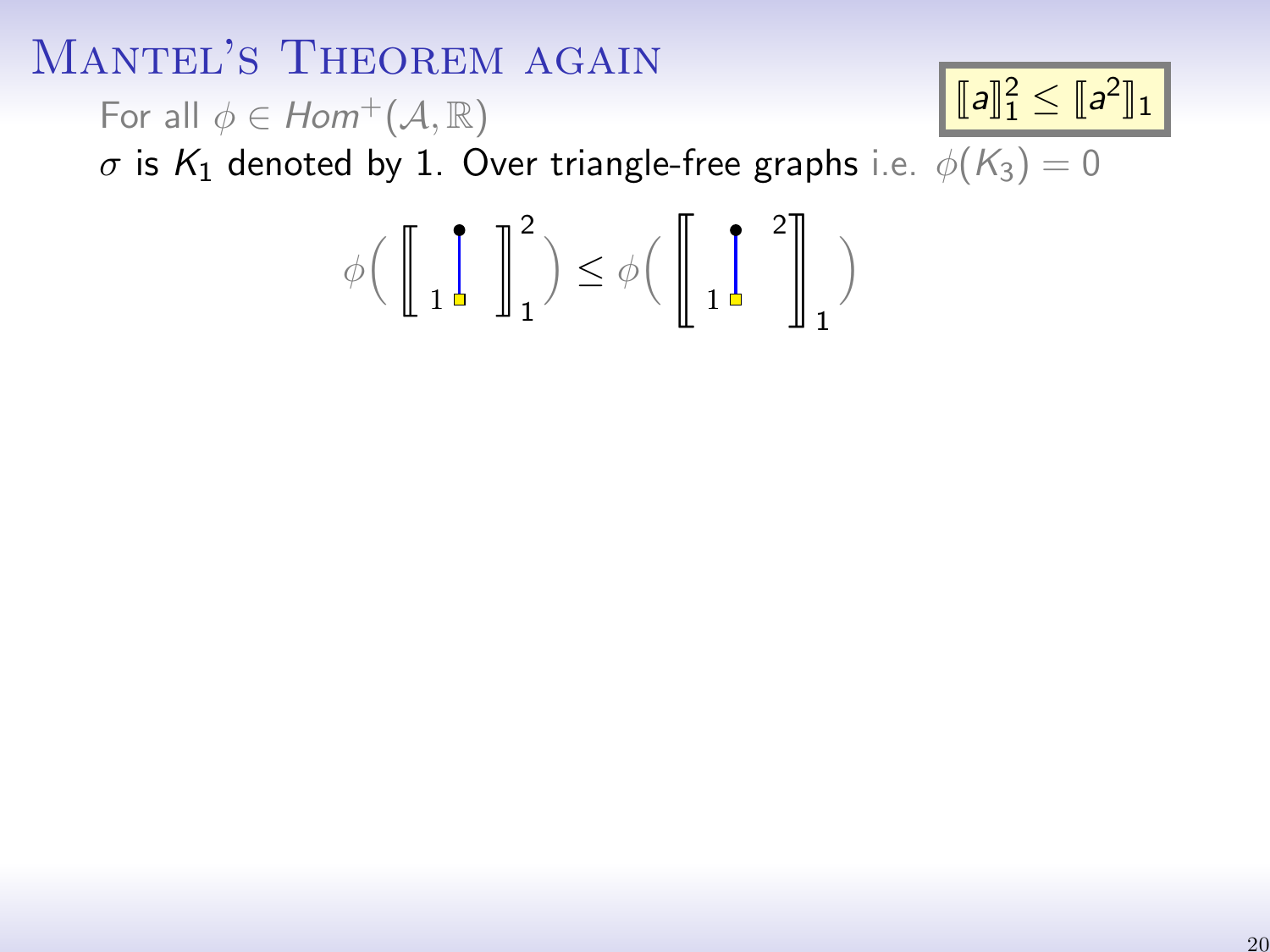#### MANTEL'S THEOREM AGAIN For all  $\phi \in Hom^+(\mathcal{A}, \mathbb{R})$ σ is K<sub>1</sub> denoted by 1. Over triangle-free graphs i.e.  $\phi(K_3) = 0$  $\phi\left(\begin{array}{c} 1 \\ 1 \end{array}\right)^2 = \phi\left(\begin{array}{c} 1 \\ 1 \end{array}\right)$  ${\mathbb R}^2$  $\Big) \leq \phi \Big( \ \Big\|$  $^2$   $\parallel$  $\Big) = \phi \Big( \ \Big[$ 1  $\setminus$  $[\![a]\!]_1^2 \leq [\![a^2]\!]_1$

1

1

1

1

1

1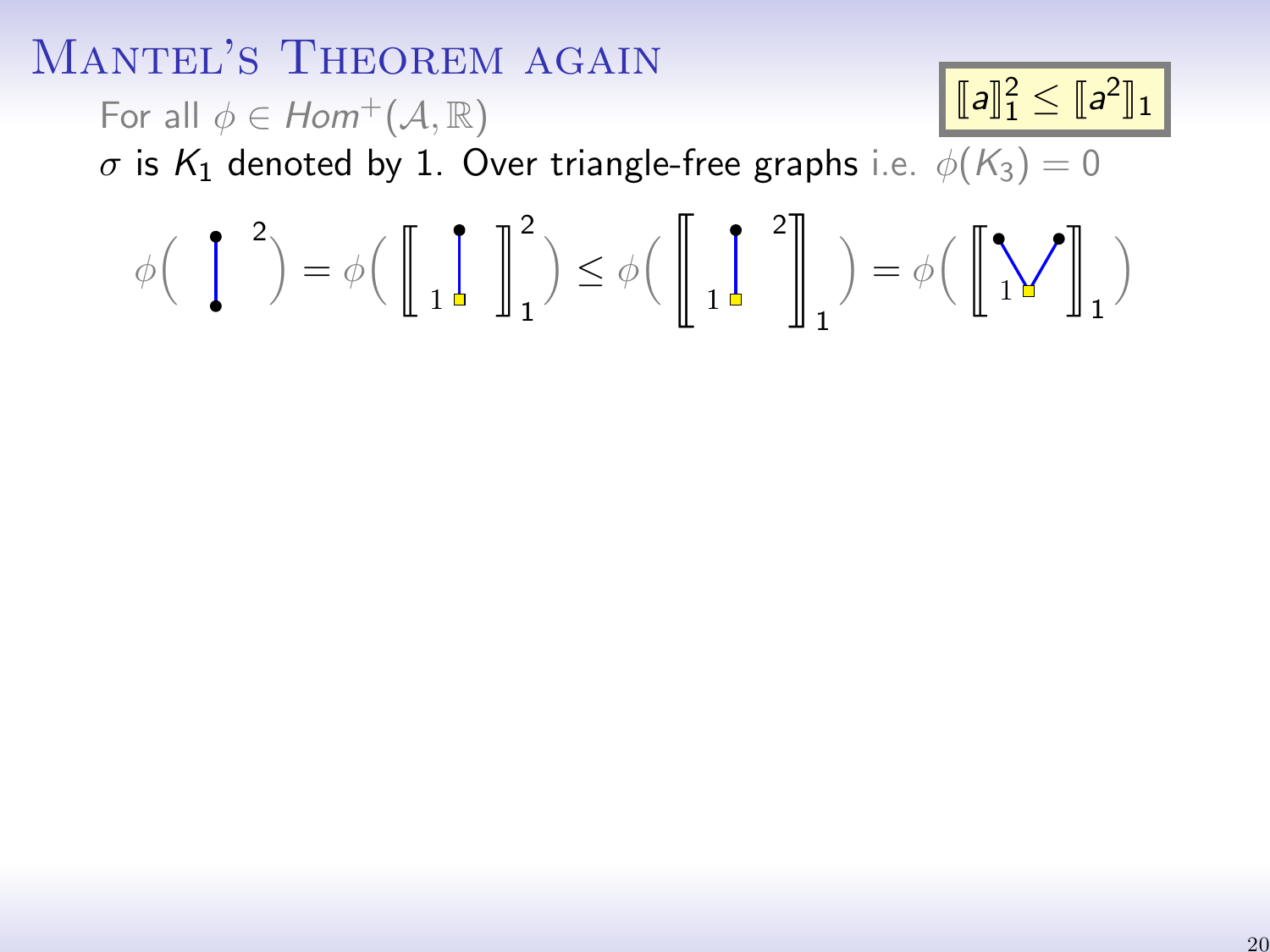#### MANTEL'S THEOREM AGAIN For all  $\phi \in Hom^+(\mathcal{A}, \mathbb{R})$  $\sigma$  is  $K_1$  denoted by 1. Over triangle-free graphs i.e.  $\phi(K_3) = 0$  $\phi\left(\begin{array}{c} 1 \\ 1 \end{array}\right)^2 = \phi\left(\begin{array}{c} 1 \\ 1 \end{array}\right)$ 1  ${\mathbb R}^2$ 1  $\Big) \leq \phi \Big( \ \Big\|$ 1  $^2$   $\parallel$ 1  $\Big) = \phi \Big( \ \Big[$ 1 1 1  $\setminus$  $\phi\left(\begin{array}{c} \end{array}\right)^2 \leq \phi\left(\frac{1}{3}\right)$ 3  $\setminus$  $[\![a]\!]_1^2 \leq [\![a^2]\!]_1$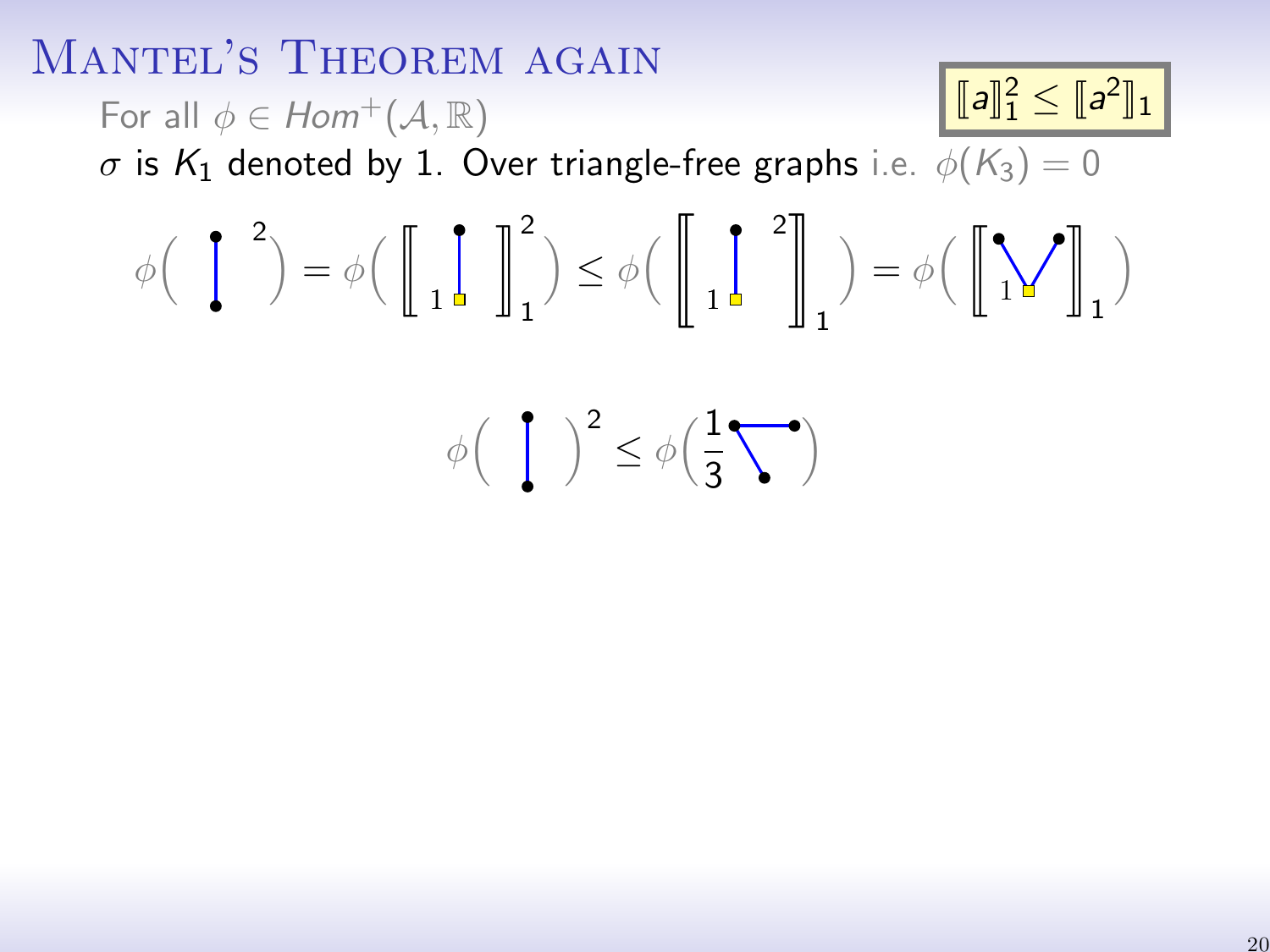MANTEL'S THEOREM AGAIN For all  $\phi \in Hom^+(\mathcal{A}, \mathbb{R})$  $\sigma$  is  $K_1$  denoted by 1. Over triangle-free graphs i.e.  $\phi(K_3) = 0$  $\phi\left(\begin{array}{c} 1 \\ 1 \end{array}\right)^2 = \phi\left(\begin{array}{c} 1 \\ 1 \end{array}\right)$ 1  ${\mathbb R}^2$ 1  $\Big) \leq \phi \Big( \ \Big\|$ 1  $^2$   $\parallel$ 1  $\Big) = \phi \Big( \ \Big[$ 1 1 1  $\setminus$  $\phi\left(\begin{array}{c} \end{array}\right)^2 \leq \phi\left(\frac{1}{3}\right)$ 3  $\setminus$  $\phi\left(\frac{1}{2}\right)$  $\frac{1}{3} \cdot \rightarrow +\frac{2}{3}$  $\frac{2}{3} \cdot \sum$  =  $\phi \begin{pmatrix} \end{pmatrix}$  $[\![a]\!]_1^2 \leq [\![a^2]\!]_1$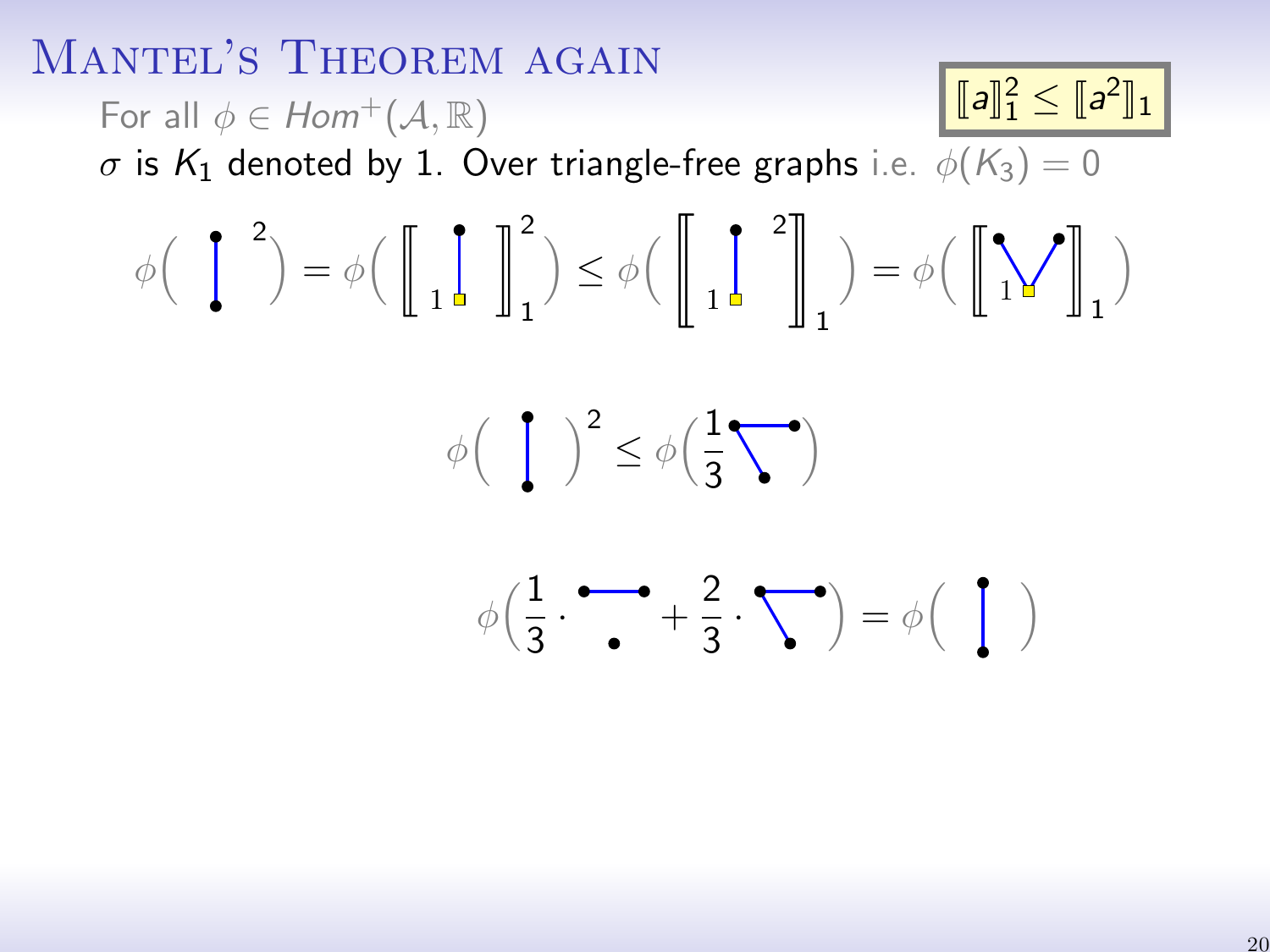MANTEL'S THEOREM AGAIN For all  $\phi \in Hom^+(\mathcal{A}, \mathbb{R})$  $\sigma$  is  $K_1$  denoted by 1. Over triangle-free graphs i.e.  $\phi(K_3) = 0$  $\phi\left(\begin{array}{c} 1 \\ 1 \end{array}\right)^2 = \phi\left(\begin{array}{c} 1 \\ 1 \end{array}\right)$ 1  ${\mathbb R}^2$ 1  $\Big) \leq \phi \Big( \ \Big\|$ 1  $^2$   $\parallel$ 1  $\Big) = \phi \Big( \ \Big[$ 1 1 1  $\setminus$  $\phi\left(\begin{array}{c} \end{array}\right)^2 \leq \phi\left(\frac{1}{3}\right)$ 3  $\setminus$  $\phi\left(\frac{2}{2}\right)$  $\left(\frac{2}{3}\cdot\sum\right)\leq\phi\left(\frac{1}{3}\right)$  $\frac{1}{3} \cdot \rightarrow +\frac{2}{3}$  $\frac{2}{3} \cdot \sum$  =  $\phi \begin{pmatrix} \end{pmatrix}$  $[\![a]\!]_1^2 \leq [\![a^2]\!]_1$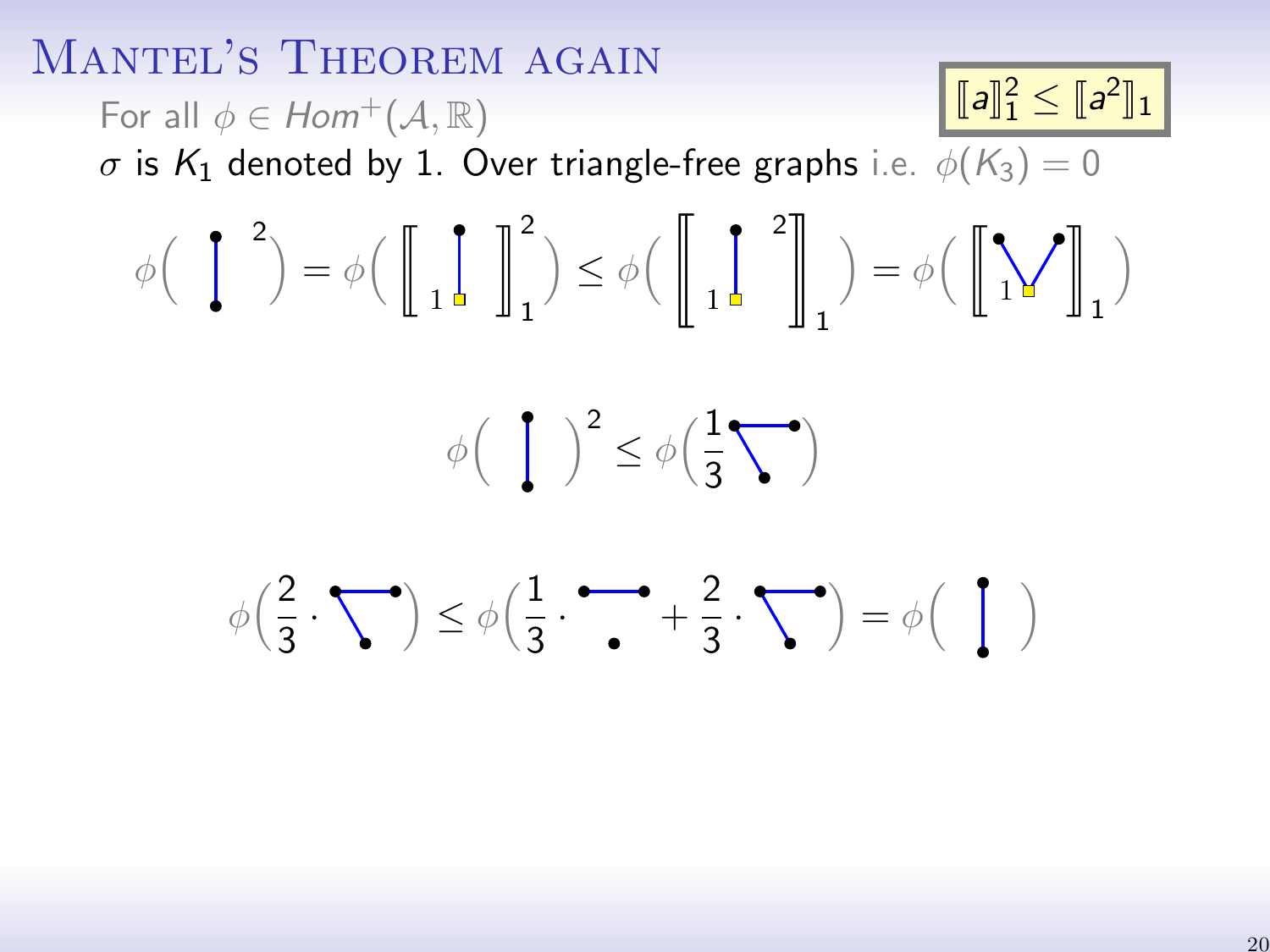

20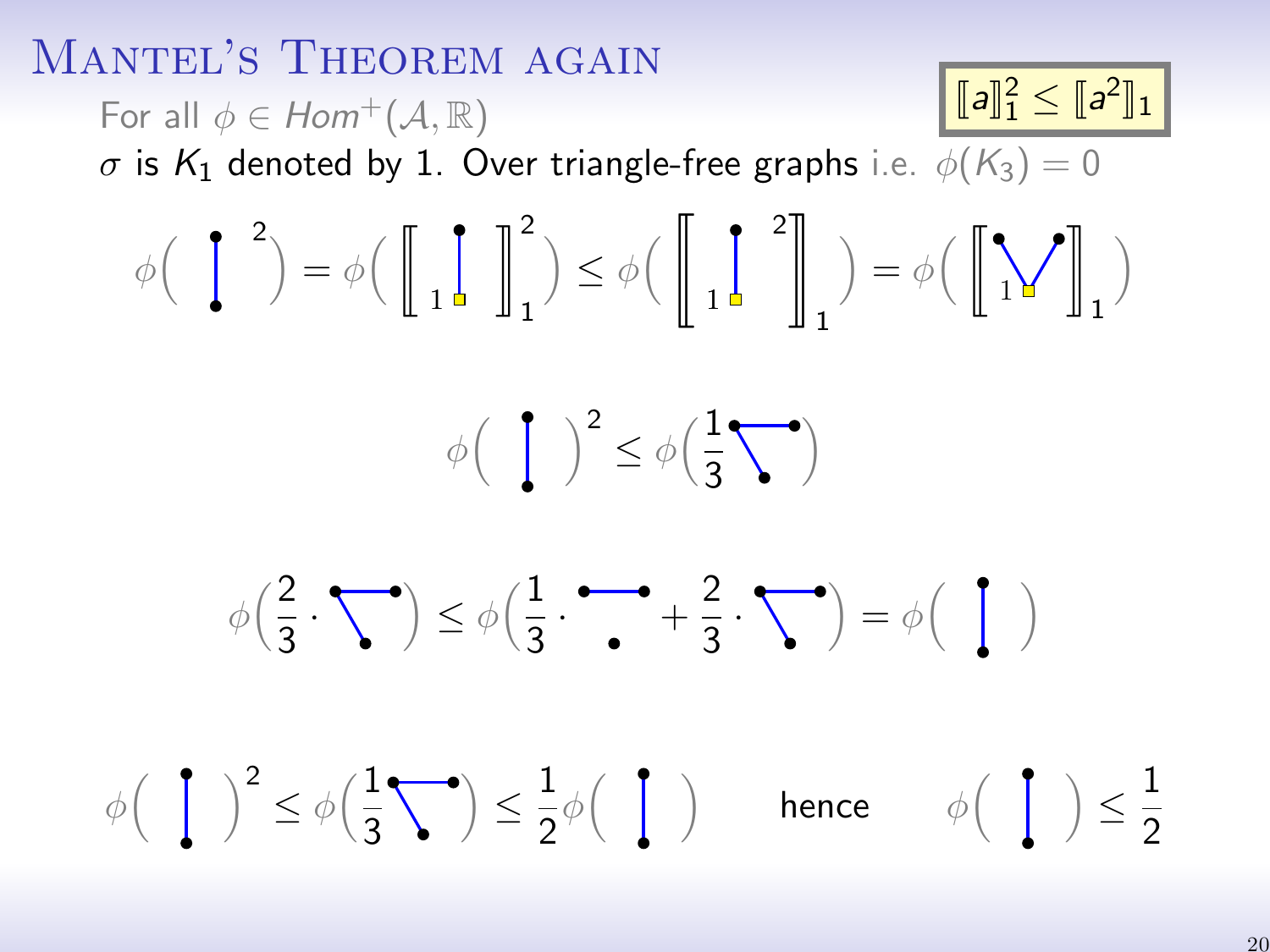# $A$  and forbidden graphs

In previous example, we used

$$
\frac{1}{3} \cdot \frac{1}{2} + \frac{2}{3} \cdot \sqrt{2}
$$

rather than

$$
\frac{1}{3} \cdot \frac{1}{2} + \frac{2}{3} \cdot \sqrt{1 + 1} \sqrt{1 + 1}
$$

This can be done formally by defining  $\mathcal{A}^{\nabla}$  over  $\mathcal{F}^{\nabla}$ , which are all triangle free graphs. Works for any forbidden graphs.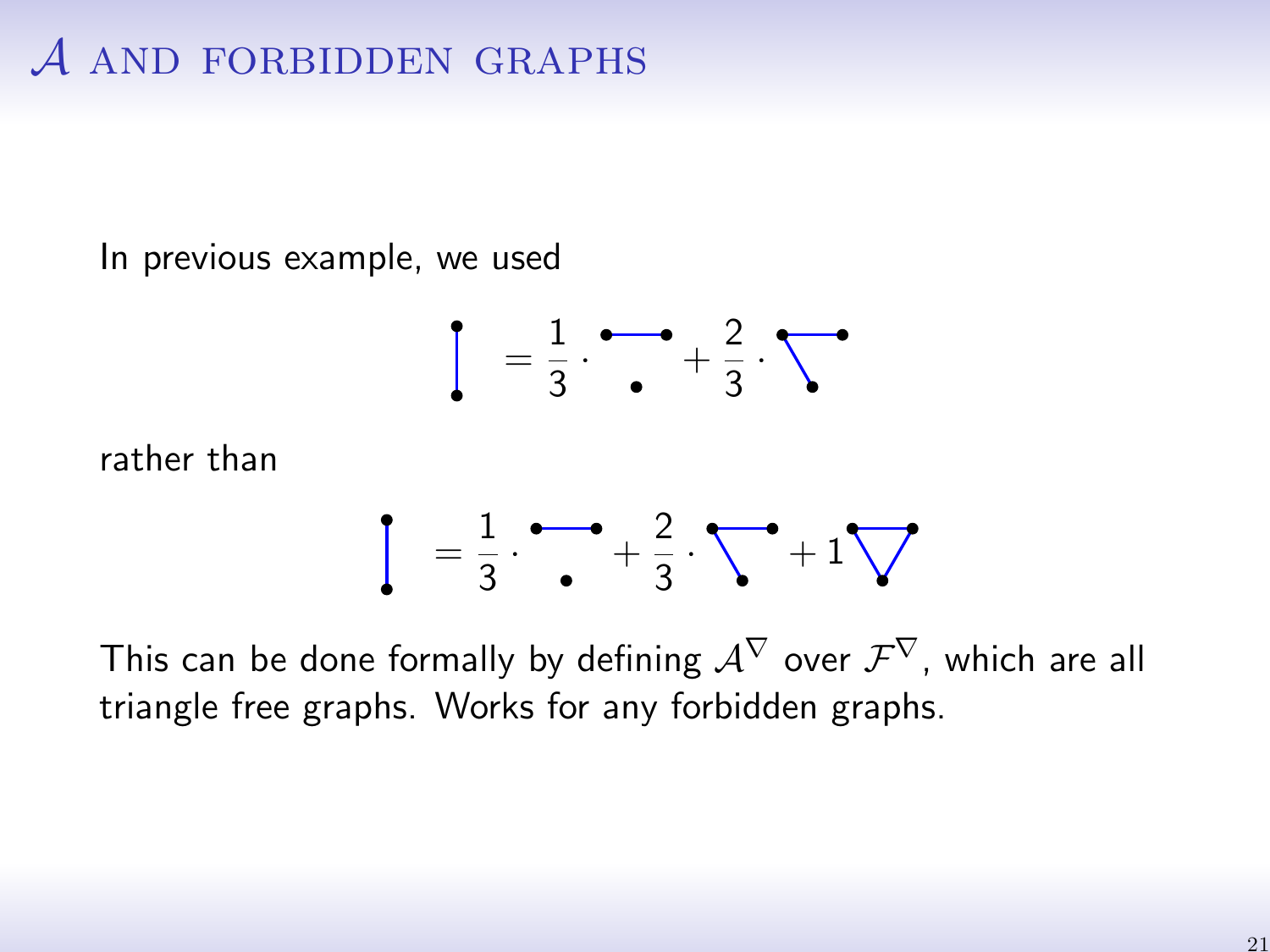Forbidding triangles can be done formally by defining  $\mathcal{A}^{\nabla}$  over  $\mathcal{F}^{\nabla}$ , which are all triangle free graphs. Works for any forbidden graphs. THEOREM (MANTEL - HOMOMORPHISMS FROM  $A$ )

For every  $\phi \in Hom^+(\mathcal{A}, \mathbb{R})$  holds that

$$
\text{ if } \phi\left(\bigvee\hspace{-0.2em}\bigvee\hspace{-0.2em}\big)\,=\,0\,\text{ then }\phi\left(\begin{array}{c}\hspace{-0.2em}\bigwedge\hspace{-0.2em}\bigwedge\hspace{-0.2em}\bigwedge\hspace{-0.2em}\bigwedge\hspace{-0.2em}\bigwedge\hspace{-0.2em}\bigwedge\hspace{-0.2em}\bigwedge\hspace{-0.2em}\bigwedge\hspace{-0.2em}\bigwedge\hspace{-0.2em}\bigwedge\hspace{-0.2em}\bigwedge\hspace{-0.2em}\bigwedge\hspace{-0.2em}\bigwedge\hspace{-0.2em}\bigwedge\hspace{-0.2em}\bigwedge\hspace{-0.2em}\bigwedge\hspace{-0.2em}\bigwedge\hspace{-0.2em}\bigwedge\hspace{-0.2em}\bigwedge\hspace{-0.2em}\bigwedge\hspace{-0.2em}\bigwedge\hspace{-0.2em}\bigwedge\hspace{-0.2em}\bigwedge\hspace{-0.2em}\bigwedge\hspace{-0.2em}\bigwedge\hspace{-0.2em}\bigwedge\hspace{-0.2em}\bigwedge\hspace{-0.2em}\bigwedge\hspace{-0.2em}\bigwedge\hspace{-0.2em}\bigwedge\hspace{-0.2em}\bigwedge\hspace{-0.2em}\bigwedge\hspace{-0.2em}\bigwedge\hspace{-0.2em}\bigwedge\hspace{-0.2em}\bigwedge\hspace{-0.2em}\bigwedge\hspace{-0.2em}\bigwedge\hspace{-0.2em}\bigwedge\hspace{-0.2em}\bigwedge\hspace{-0.2em}\bigwedge\hspace{-0.2em}\bigwedge\hspace{-0.2em}\bigwedge\hspace{-0.2em}\bigwedge\hspace{-0.2em}\bigwedge\hspace{-0.2em}\bigwedge\hspace{-0.2em}\bigwedge\hspace{-0.2em}\bigwedge\hspace{-0.2em}\bigwedge\hspace{-0.2em}\bigwedge\hspace{-0.2em}\bigwedge\hspace{-0.2em}\bigwedge\hspace{-0.2em}\bigwedge\hspace{-0.2em}\bigwedge\hspace{-0.2em}\bigwedge\hspace{-0.2em}\bigwedge\hspace{-0.2em}\bigwcap\hspace{-0.2em}\bigwedge\hspace{-0.2em}\bigwedge\hspace{-0.2em}\
$$

THEOREM (MANTEL - HOMOMORPHISMS FROM  $\mathcal{A}^{\nabla}$ ) For every  $\phi \in \mathcal{H}\mathsf{om}^+(\mathcal{A}^\nabla,\mathbb{R})$  holds  $\phi\left(\begin{array}{c} \bullet \end{array}\right)$  $\leq \frac{1}{2}$  $rac{1}{2}$ .

Formulation with  $A^{\nabla}$  is particularly useful in practical calculations if  $|\mathcal{F}_\ell^{\nabla}| < |\mathcal{F}_\ell|.$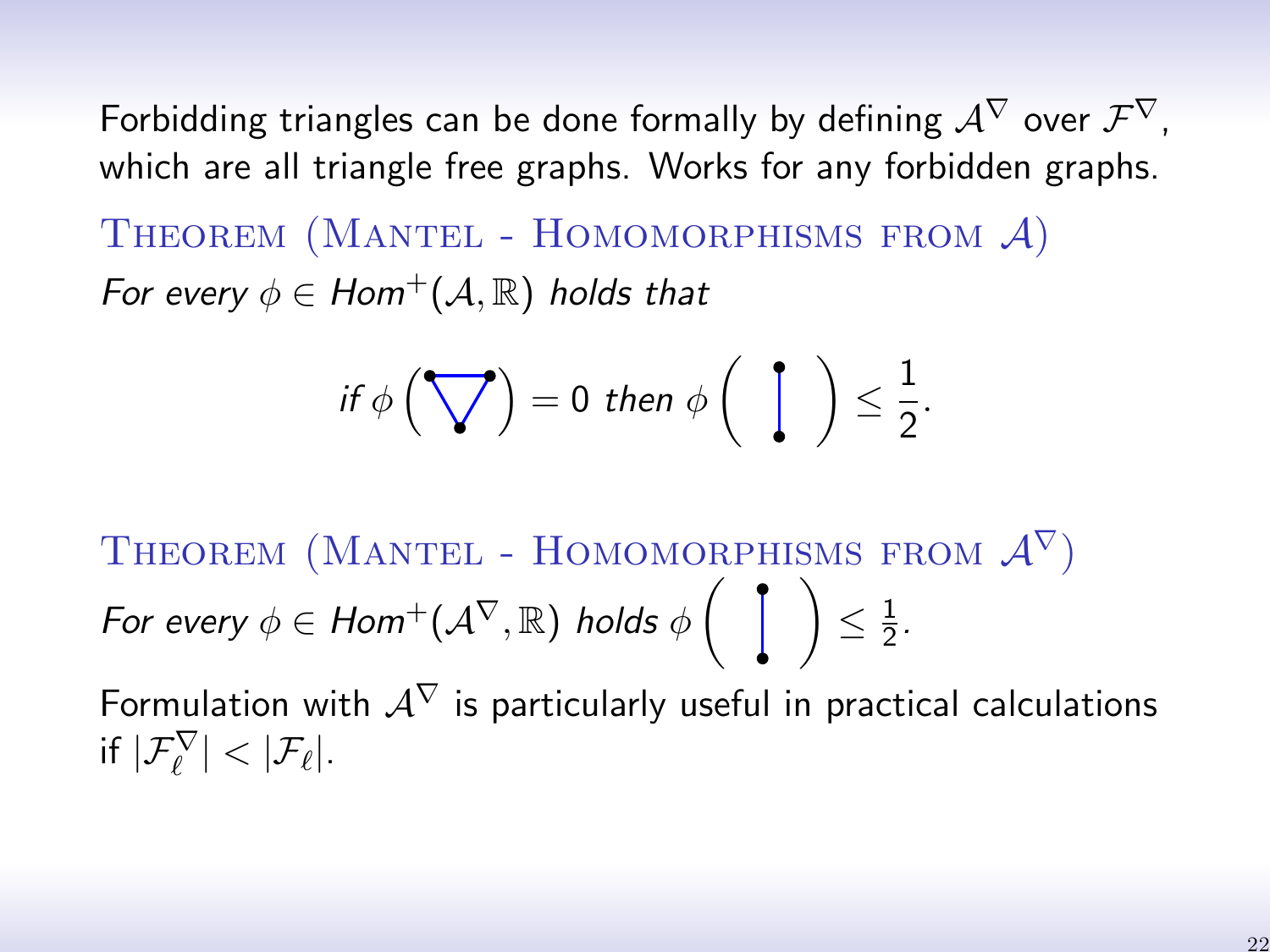| f. | $\mathcal{F}_{\ell}$ |         |
|----|----------------------|---------|
| 3  | 4                    | 3       |
| 4  | 11                   | 7       |
| 5  | 34                   | 14      |
| 6  | 156                  | 38      |
| 7  | 1,044                | 107     |
| 8  | 12,346               | 410     |
| g  | 274,668              | 1,897   |
| 10 | 12,005,168           | 12,172  |
| 11 | 1,018,997,864        | 105,071 |

Forbidding triangles can be done forma which are all triangle free graphs. Wor

THEOREM (MANTEL - HOMOMOP For every  $\phi \in Hom^+(\mathcal{A}, \mathbb{R})$  holds that

$$
if \phi\left(\bigvee\right) = 0 then \phi
$$

THEOREM (MANTEL - HOMOMORPHISMS FROM  $\mathcal{A}^{\nabla}$ ) For every  $\phi \in \mathcal{H}\mathsf{om}^+(\mathcal{A}^\nabla,\mathbb{R})$  holds  $\phi\left(\begin{array}{c} \bullet \end{array}\right)$  $\leq \frac{1}{2}$  $rac{1}{2}$ .

Formulation with  $A^{\nabla}$  is particularly useful in practical calculations if  $|\mathcal{F}_\ell^{\nabla}| < |\mathcal{F}_\ell|.$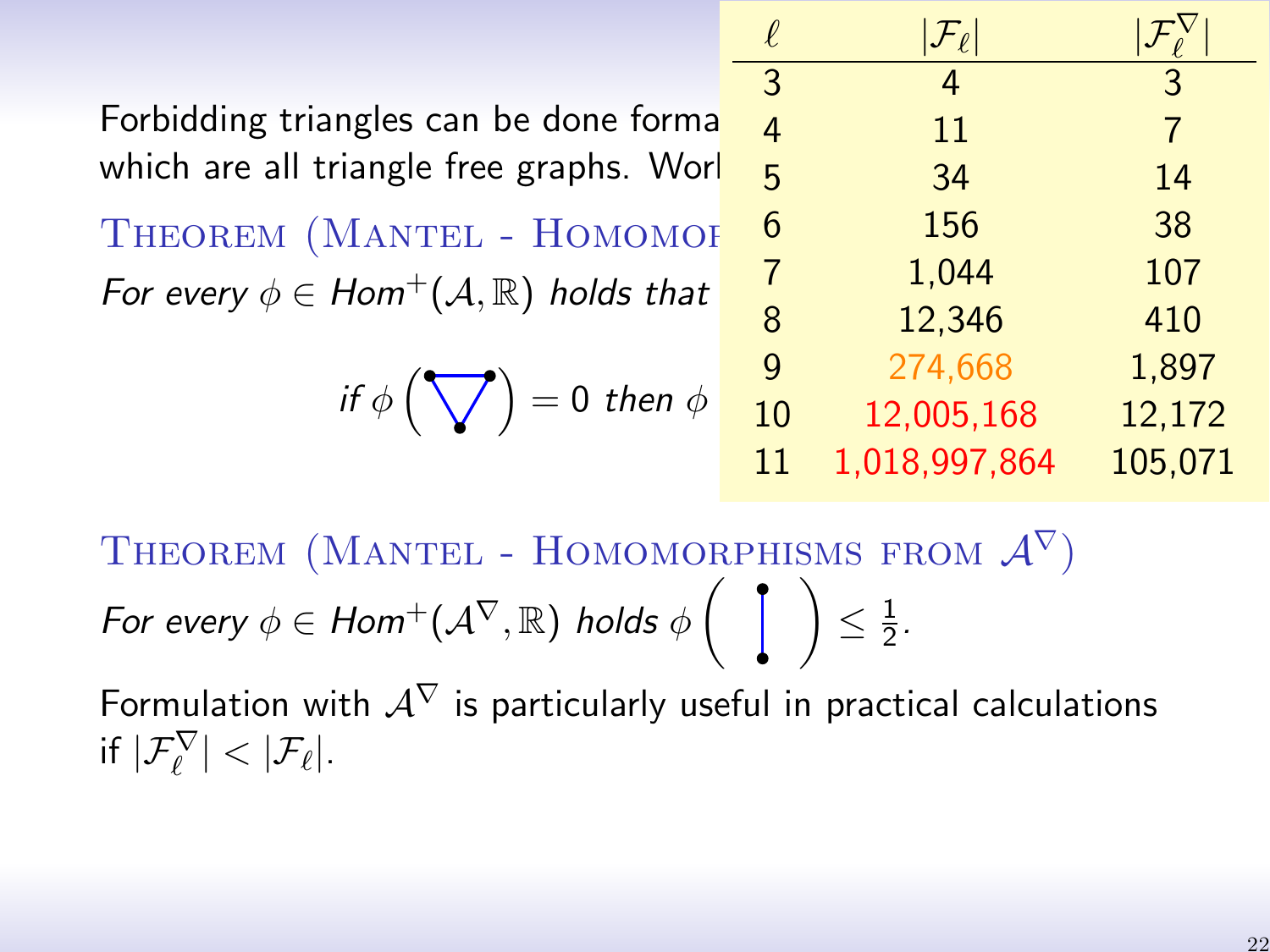Let  $a \in \mathcal{A}^{\sigma}$ . Recall  $[\![a \cdot a ]\!]_{\sigma} \geq 0$ . Let  $a = X^{\mathcal{T}}v$ , where  $X \in (\mathcal{F}^{\sigma})^m$ and  $v \in \mathbb{R}^m$ .

$$
a = \begin{bmatrix} 1 \\ 1 \end{bmatrix} + 2 \begin{bmatrix} 1 \\ 1 \end{bmatrix} + X^T = \begin{bmatrix} 1 \\ 1 \end{bmatrix}, \begin{bmatrix} 1 \\ 1 \end{bmatrix} + Y = \begin{bmatrix} 1 \\ 2 \end{bmatrix}
$$

$$
a^2 = a \cdot a = X^T v \cdot (X^T v) = X^T v v^T X = X^T M X
$$

$$
\left(\begin{array}{cc} \bullet & & \\ 1 \text{ m} & & \end{array} + 2 \begin{array}{c} \end{array} \right) \begin{array}{c} \bullet \\ \bullet \\ \end{array} = \left(\begin{array}{c} \end{array} \right) \begin{array}{c} \bullet \\ \bullet \\ \end{array} \begin{array}{c} \bullet \\ \bullet \\ \end{array} \right) \left(\begin{array}{cc} \bullet & & \\ 2 \text{ m} & 4 \end{array}\right) \left(\begin{array}{c} \bullet & & \\ \bullet \\ \end{array} \right) \begin{array}{c} \bullet \\ \bullet \\ \end{array} \right)^T
$$

#### **OBSERVATION**

Let  $\sigma$  be fixed. If  $M \succcurlyeq 0$  and X is a vector  $(\mathcal{F}_\ell^{\sigma})^n$ , then  $\forall \phi \in Hom^+(\mathcal{A}, \mathbb{R})$ 

$$
\phi\Big(\llbracket X^{\mathsf{T}} M X \rrbracket_{\sigma}\Big) \geq 0. \text{ Similar to } \phi\Big(\llbracket \sum_{a \in \mathcal{A}^{\sigma}} a^2 \rrbracket_{\sigma}\Big) \geq 0.
$$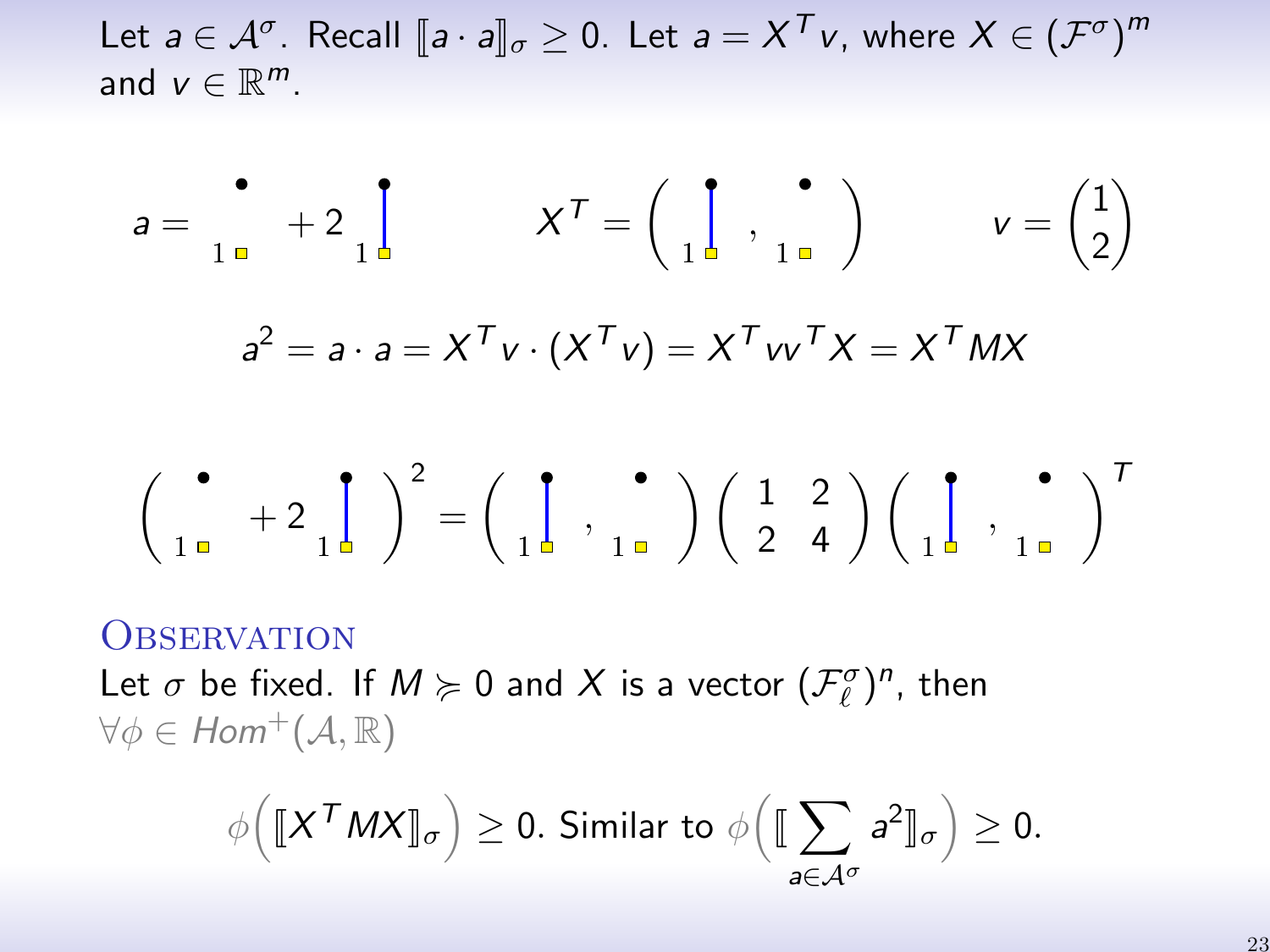#### LAST TIME - DENSITY APPROACH

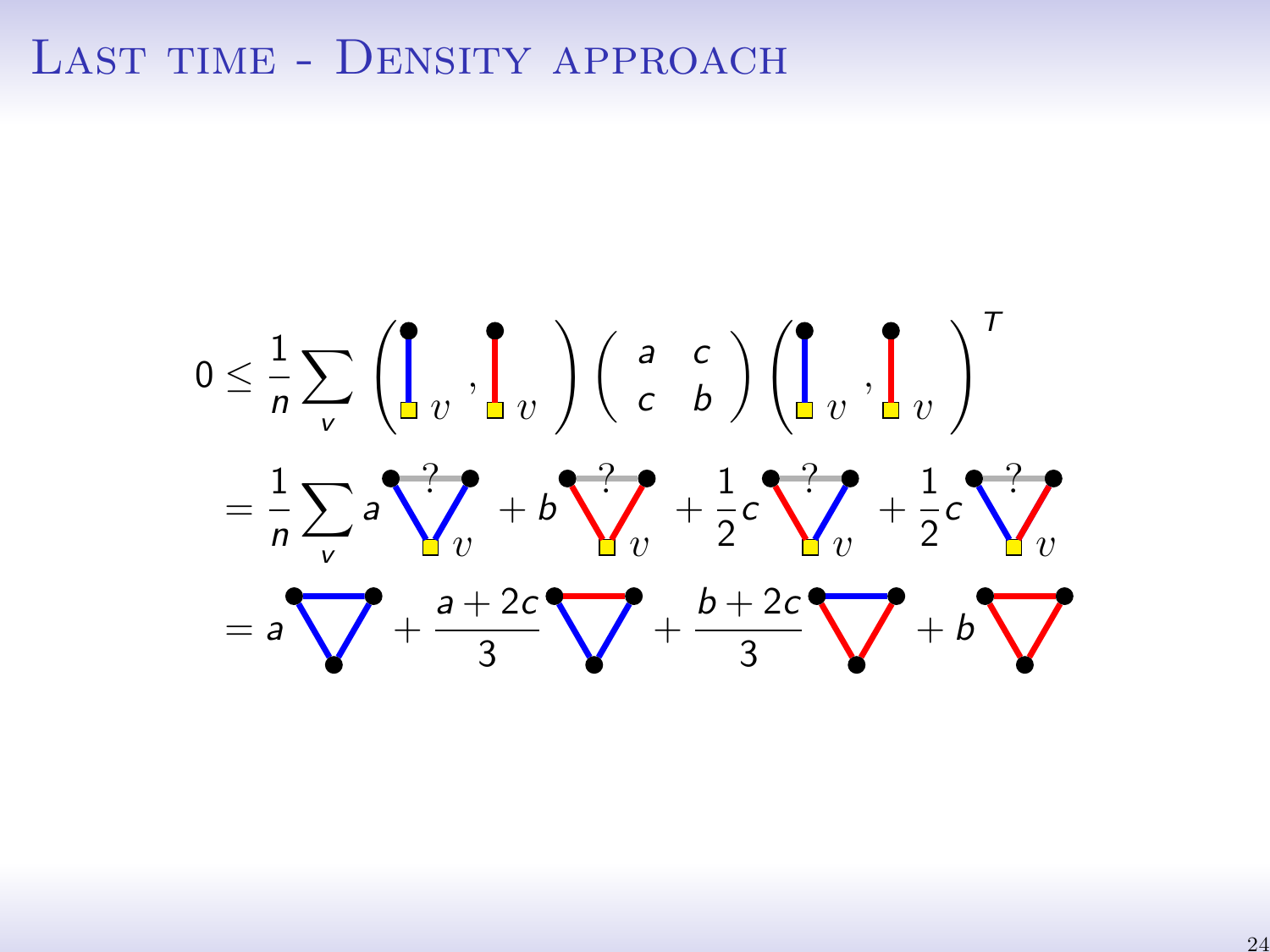For all 
$$
\phi \in Hom^+(\mathcal{A}, \mathbb{R})
$$
  
\n $0 \leq \phi \left( \left[ \left( \begin{array}{ccc} 0 & \cdot & \cdot \\ 0 & 1 \end{array} \right) \left( \begin{array}{cc} a & c \ c & b \end{array} \right) \left( \begin{array}{ccc} 0 & \cdot & \cdot \\ 0 & 1 \end{array} \right)^T \right]_{\sigma}$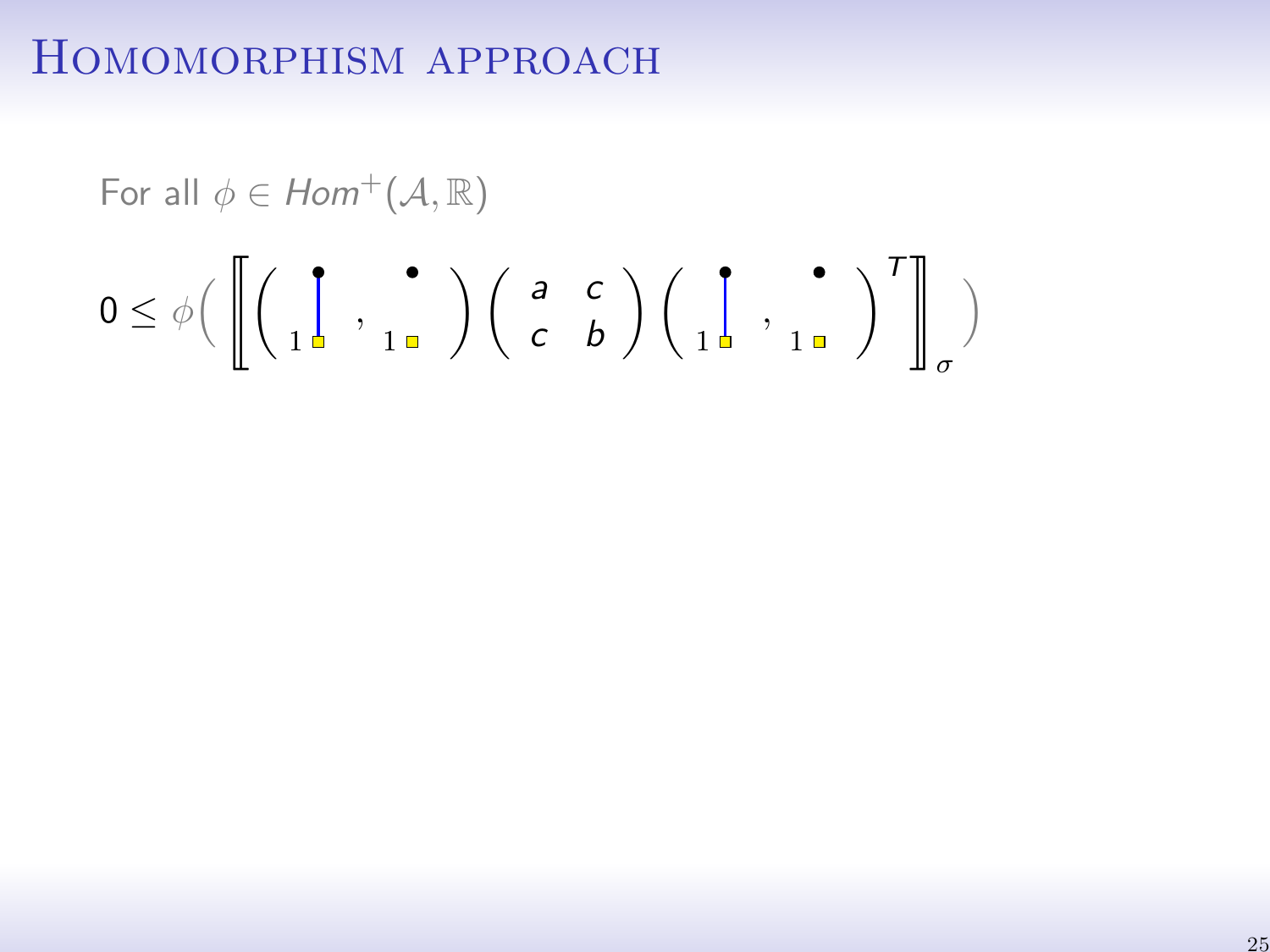For all 
$$
\phi \in Hom^+(\mathcal{A}, \mathbb{R})
$$
  
\n
$$
0 \leq \phi \Big( \left[ \left( \begin{array}{ccc} 1 & \cdot & \cdot \\ 1 & 1 & \cdot \end{array} \right) \left( \begin{array}{ccc} a & c \cdot & \cdot \\ c & b \end{array} \right) \left( \begin{array}{ccc} 1 & \cdot & \cdot \\ 1 & 1 & \cdot \end{array} \right)^T \right]_{\sigma}
$$
\n
$$
= \phi \Big( \left[ a \left( \begin{array}{ccc} \cdot & \cdot & \cdot & \cdot \\ 1 & \cdot & 1 & \cdot \end{array} \right) + c \left( \begin{array}{ccc} \cdot & \cdot & \cdot & \cdot & \cdot \\ 1 & \cdot & 1 & \cdot \end{array} \right) + b \left( \begin{array}{ccc} \cdot & \cdot & \cdot & \cdot & \cdot \\ 1 & \cdot & \cdot & 1 & \cdot \end{array} \right) \right]_{\sigma} \Big)
$$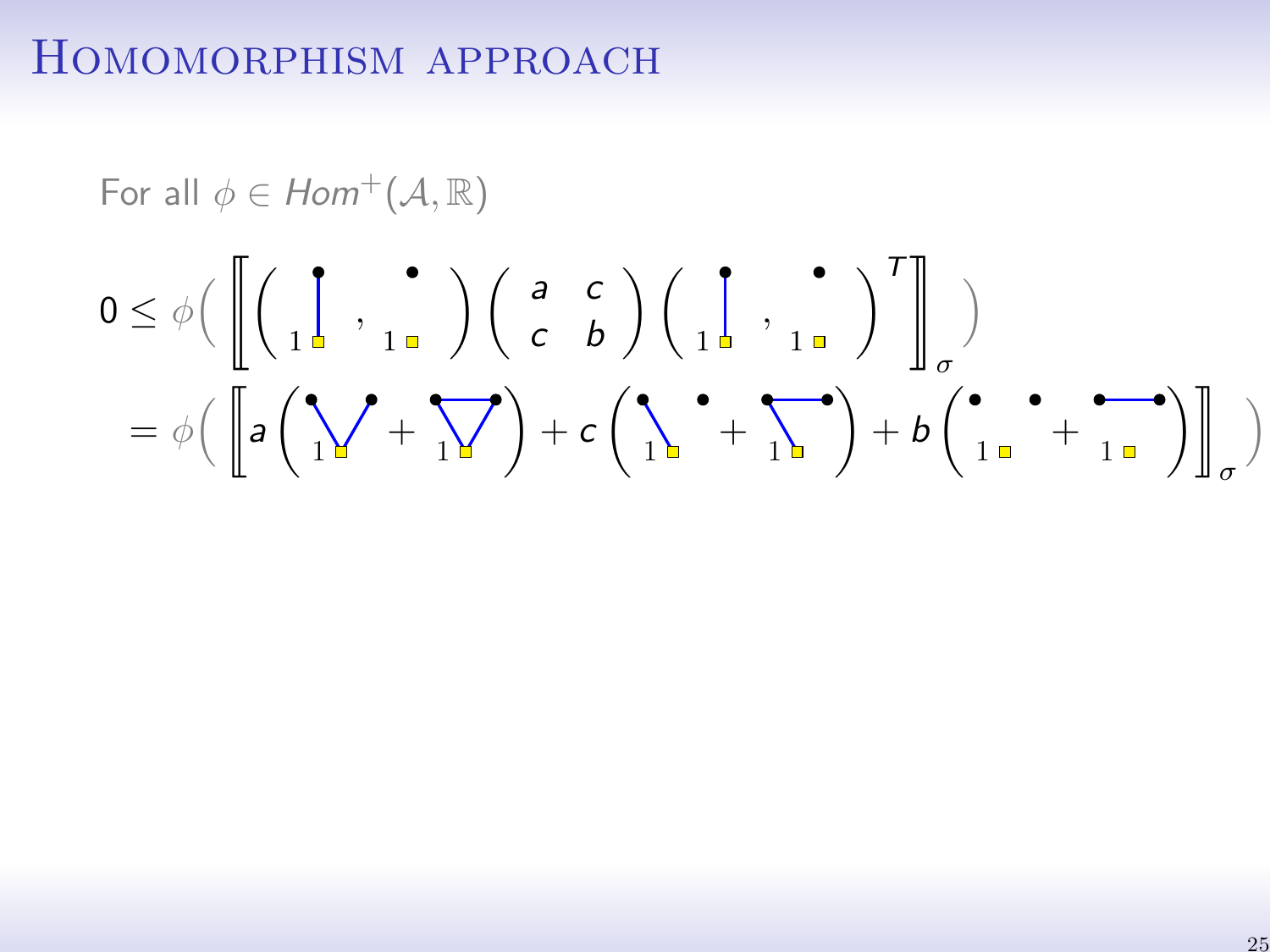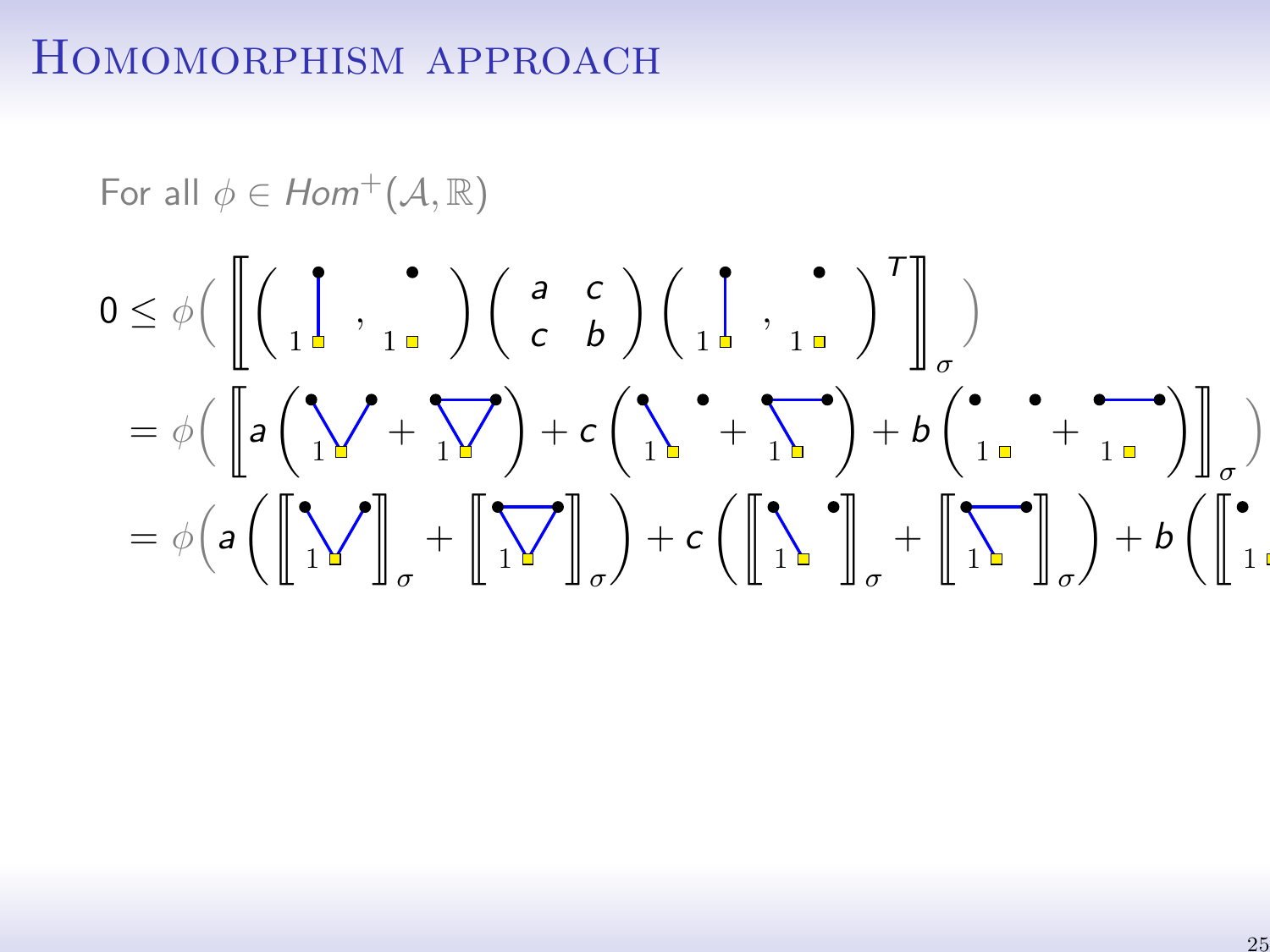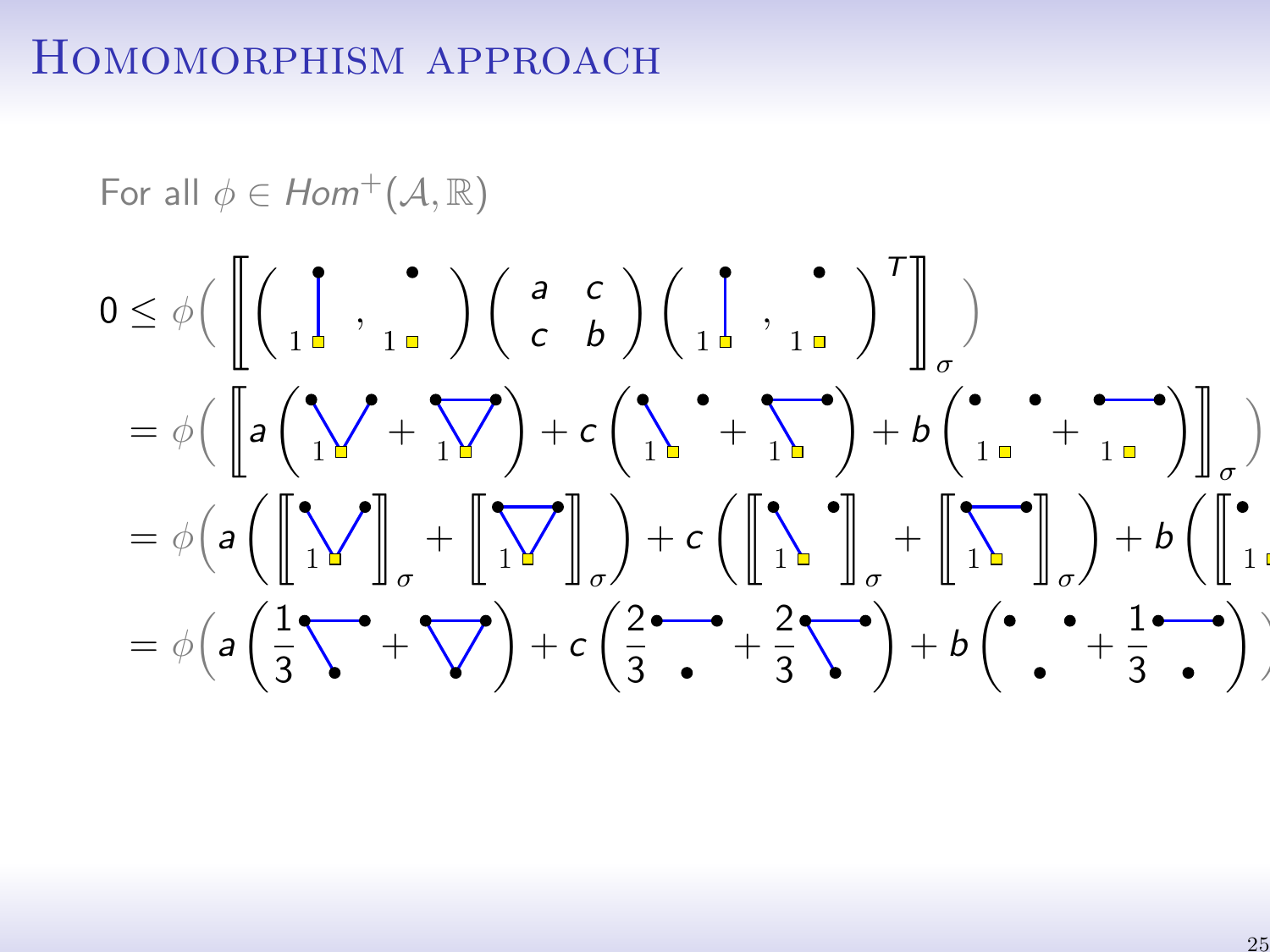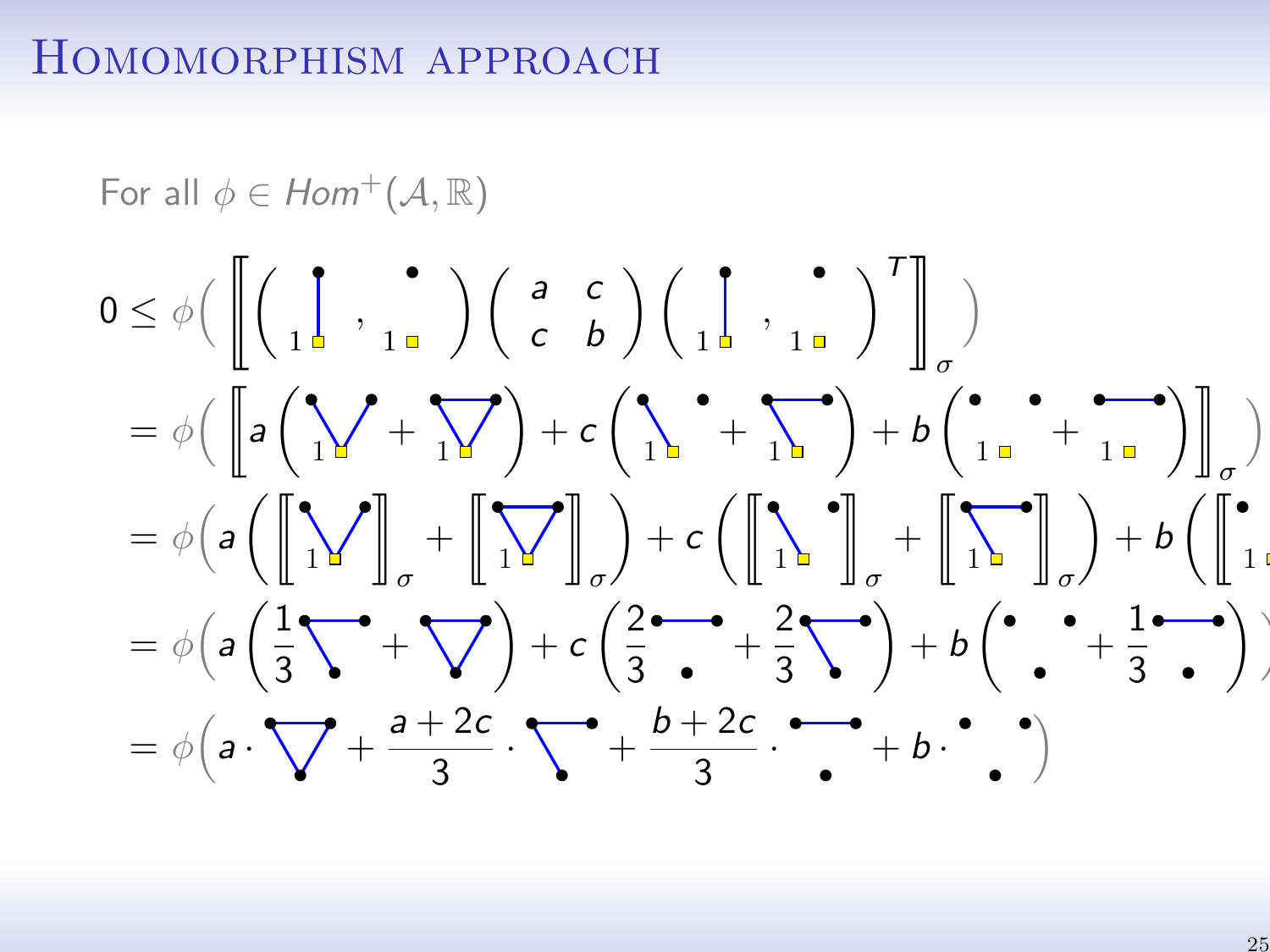#### TURÁN QUESTION

What is the maximum number of edges in  $K_t$ -free *n*-vertex graphs?

We seek answer as  $\left.\begin{matrix}\end{matrix}\right| \leq \frac{t-2}{t-1}$  $\frac{t-2}{t-1}$ . Computer can do at most  $t = 8$ . We do by hand induction on  $t$ . Main tool

$$
[\![a^2]\!]_{\sigma} \geq \frac{[\![a]\!]_{\sigma}^2}{[\![\sigma]\!]_{\sigma}}.
$$

Our first goal is to prove

$$
\bigvee \geq 2 \left[ \begin{array}{c} \cdot \left( \begin{array}{c} 1 & -\frac{1}{2} \end{array} \right) \end{array} \right]
$$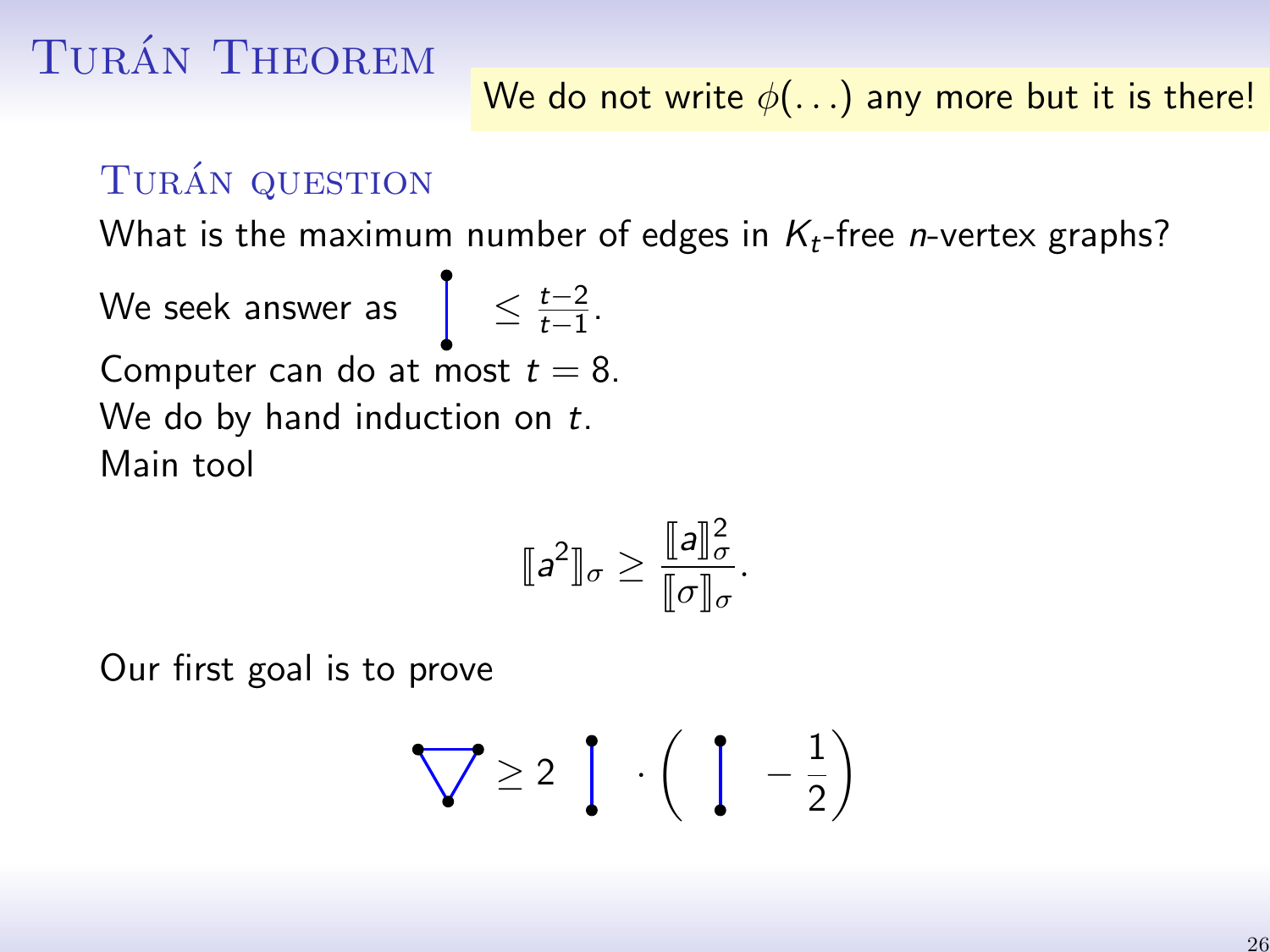Fill the rest of the following

$$
\boxed{[\![a^2]\!]_1 \geq [\![a]\!]_1^2}
$$

$$
2\left[\left[\sqrt{1+1}\sqrt{1+1}\right]_1\right]_1 = 2\left[\left[\frac{1}{1-1}\right]_1\right]_1 \ge 2\left[\left[\frac{1}{1-1}\right]_1\right]_1^2 = 2\left[\frac{1}{1-1}\right]_1^2
$$

$$
2\sqrt{1+ \frac{2}{3}} \ge 2\left[\frac{1}{1-1}\right]_1^2
$$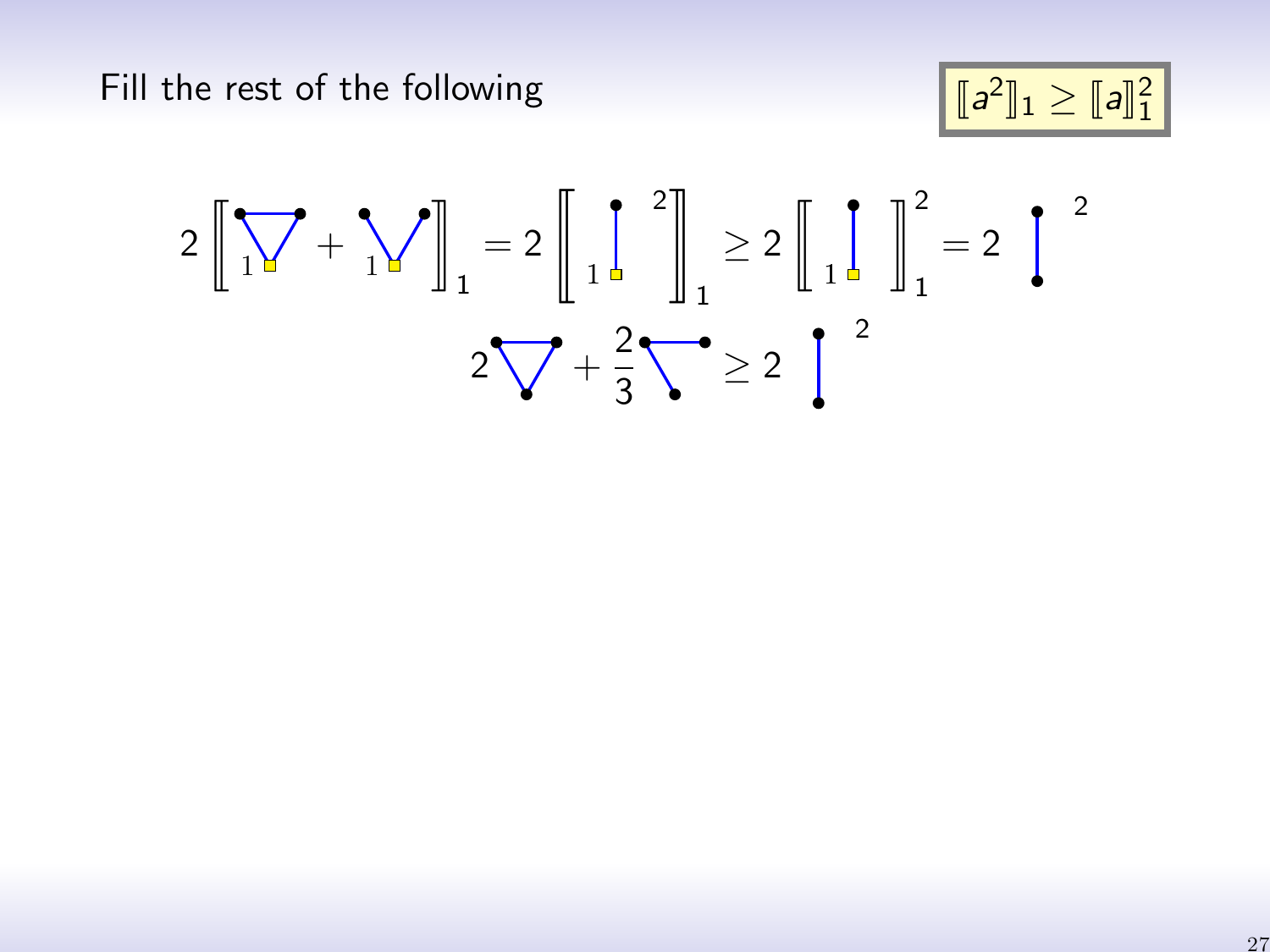Fill the rest of the following

$$
\boxed{[\![a^2]\!]_1 \geq [\![a]\!]_1^2}
$$

$$
2\left[\left[\sqrt{1+1}\sqrt{1+1}\right]_1\right]_1 = 2\left[\left[\frac{1}{1-1}\right]_1\right]_1 \ge 2\left[\left[\frac{1}{1-1}\right]_1\right]_1^2 = 2\left[\frac{1}{1-1}\right]_1^2
$$

$$
2\sqrt{1+ \frac{2}{3}} \ge 2\left[\frac{1}{1-1}\right]_1^2
$$

Recall



By subtracting, we obtain

$$
\bigvee \geq \bigvee -\frac{1}{3} \cdot \bigwedge = 2 \left[ \begin{array}{c} 2 \\ - \end{array} \right] = 2 \left[ \begin{array}{c} 2 \\ - \end{array} \right] - \left[ \begin{array}{c} 2 \\ - \end{array} \right]
$$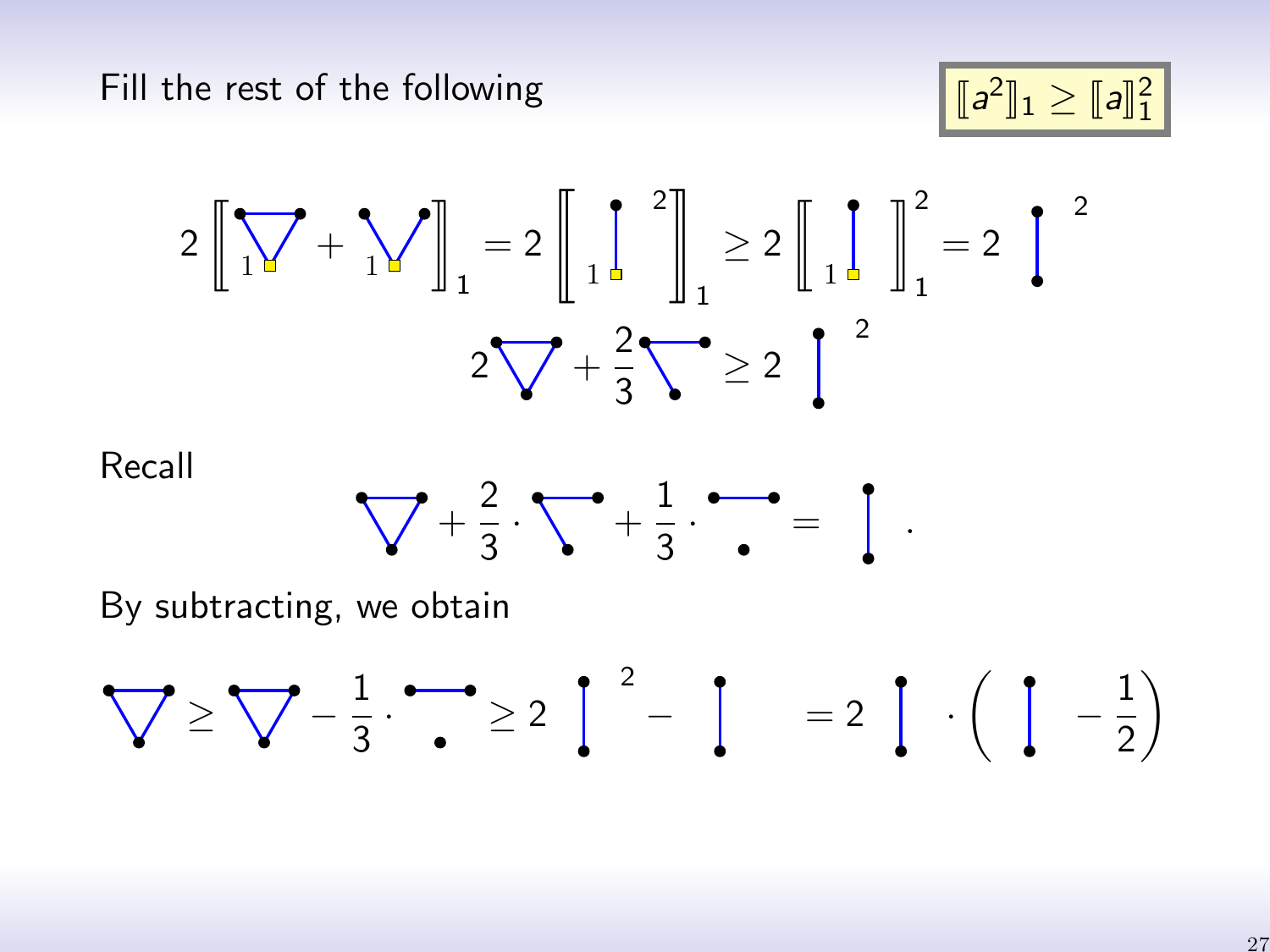We got the base of induction.

<span id="page-39-0"></span>
$$
\bigvee \geq 2 \left[ \begin{array}{c} \cdot \left( \begin{array}{c} 1 & -\frac{1}{2} \end{array} \right) \end{array} \right] \tag{2}
$$

The real goal is

<span id="page-39-1"></span>
$$
K_{t+1} \geq t \cdot K_t \cdot \left( \int -\frac{t-1}{t} \right). \tag{3}
$$

Inequality [\(2\)](#page-39-0) is just [\(3\)](#page-39-1) with  $t = 2$ . Why is [\(3\)](#page-39-1) proving the Turáns theorem?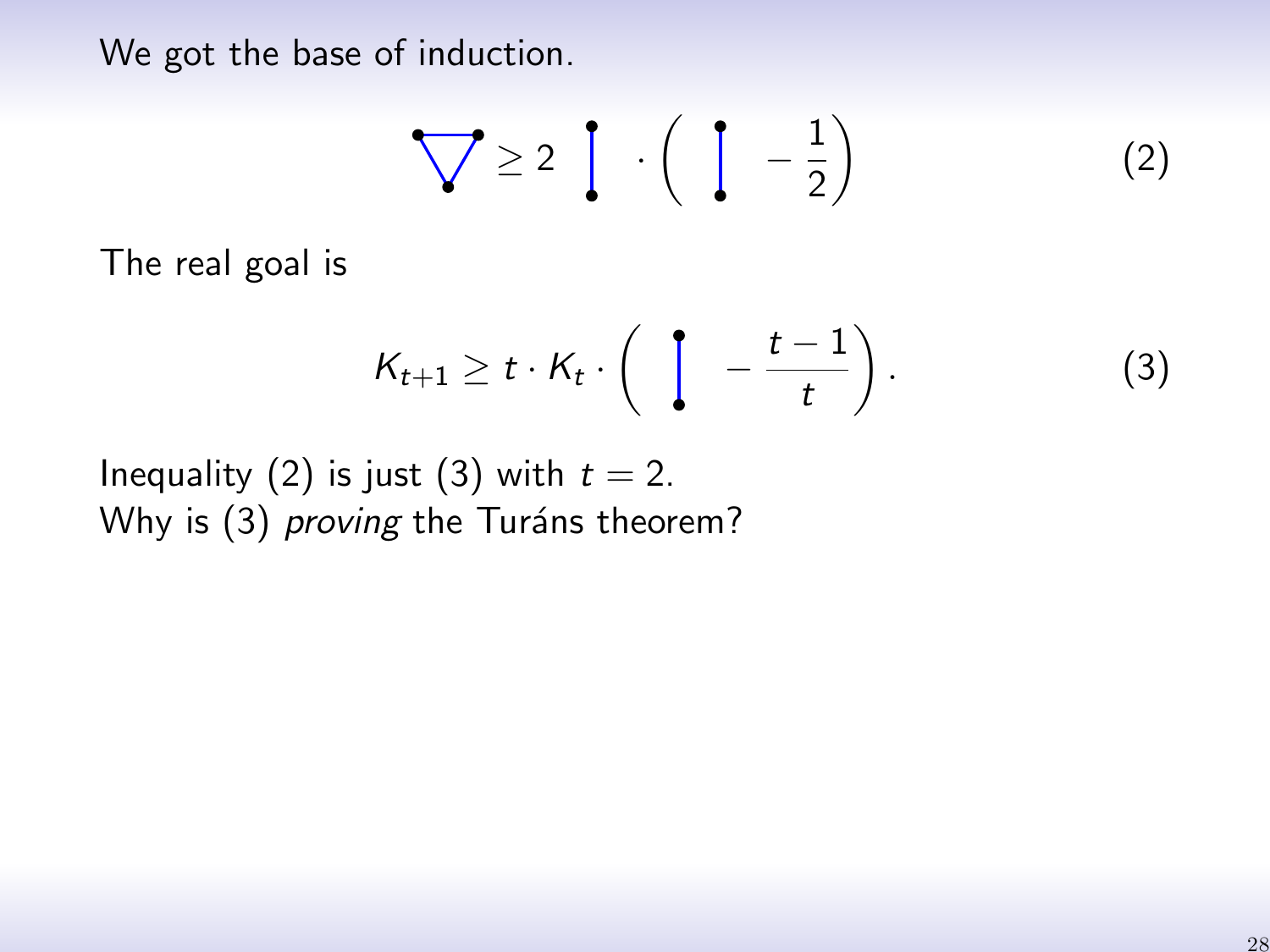We got the base of induction.

$$
\bigvee \geq 2 \left[ \begin{array}{c} \cdot \left( \begin{array}{c} 1 & -\frac{1}{2} \end{array} \right) \end{array} \right] \tag{2}
$$

The real goal is

$$
K_{t+1} \geq t \cdot K_t \cdot \left( \int_{0}^{t} -\frac{t-1}{t} \right). \tag{3}
$$

Inequality [\(2\)](#page-39-0) is just [\(3\)](#page-39-1) with  $t = 2$ . Why is [\(3\)](#page-39-1) *proving* the Turáns theorem? Let  $(G_n)_{n\in\mathbb{N}}$  is  $K_{t+1}$  free sequence with  $\phi \in Hom^+(\mathcal{A}, \mathbb{R})$ . Then  $\phi(K_{t+1}) = 0$ . This gives in [\(3\)](#page-39-1) that

$$
0 \geq t \cdot \phi(K_t) \cdot \left(\phi\left(K_2\right) - \frac{t-1}{t}\right).
$$

If  $\phi(K_t) > 0$  then  $\phi(K_2) \leq \frac{t-1}{t}$  $\frac{-1}{t}$ . If  $\phi(K_t) = 0$  induction on t gives  $\phi(K_2) \leq \frac{t-2}{t-1}$  $\frac{t-2}{t-1}$ .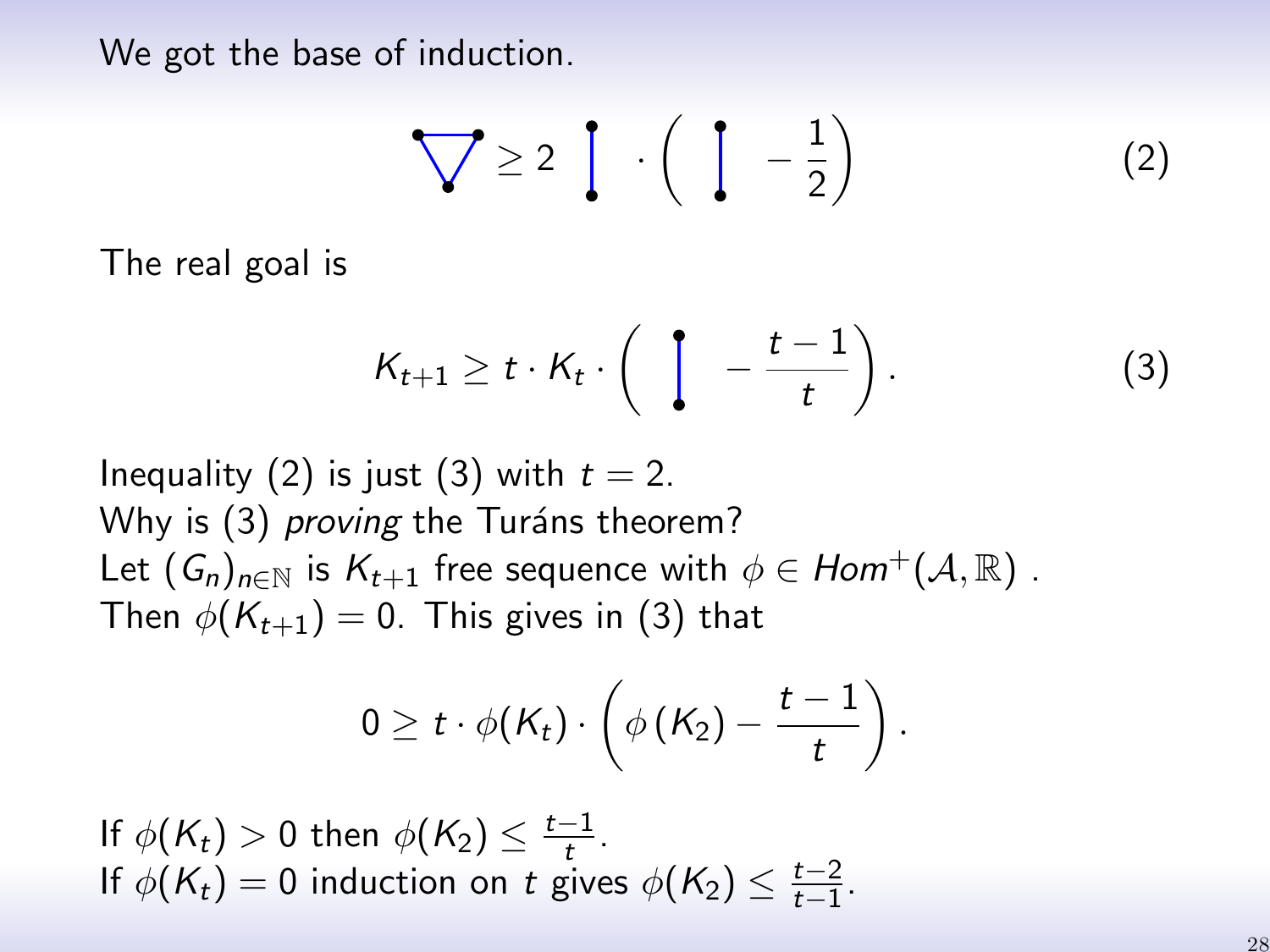Induction step for 
$$
t = 4
$$
. Goal is  $\sqrt{2} \ge 3 \cdot \sqrt{1} \cdot (\sqrt{1 - \frac{2}{3}})$   

$$
\left[ \frac{2}{1} \sqrt{1 + \frac{2}{1}} \right]_{\sigma} = \left[ \frac{2}{1} \sqrt{1 + \frac{2}{1}} \right]_{\sigma} \ge \frac{\left[ \frac{2}{1} \sqrt{1 + \frac{2}{1}} \right]_{\sigma}^{2}}{\sqrt{1 + \frac{2}{1}} \sqrt{1 + \frac{2}{1}} \sqrt{1 + \frac{2}{1}}}
$$

$$
\boxed{[\![a^2]\!]_\sigma \geq \frac{[\![a]\!]_\sigma^2}{[\![\sigma]\!]_\sigma}}
$$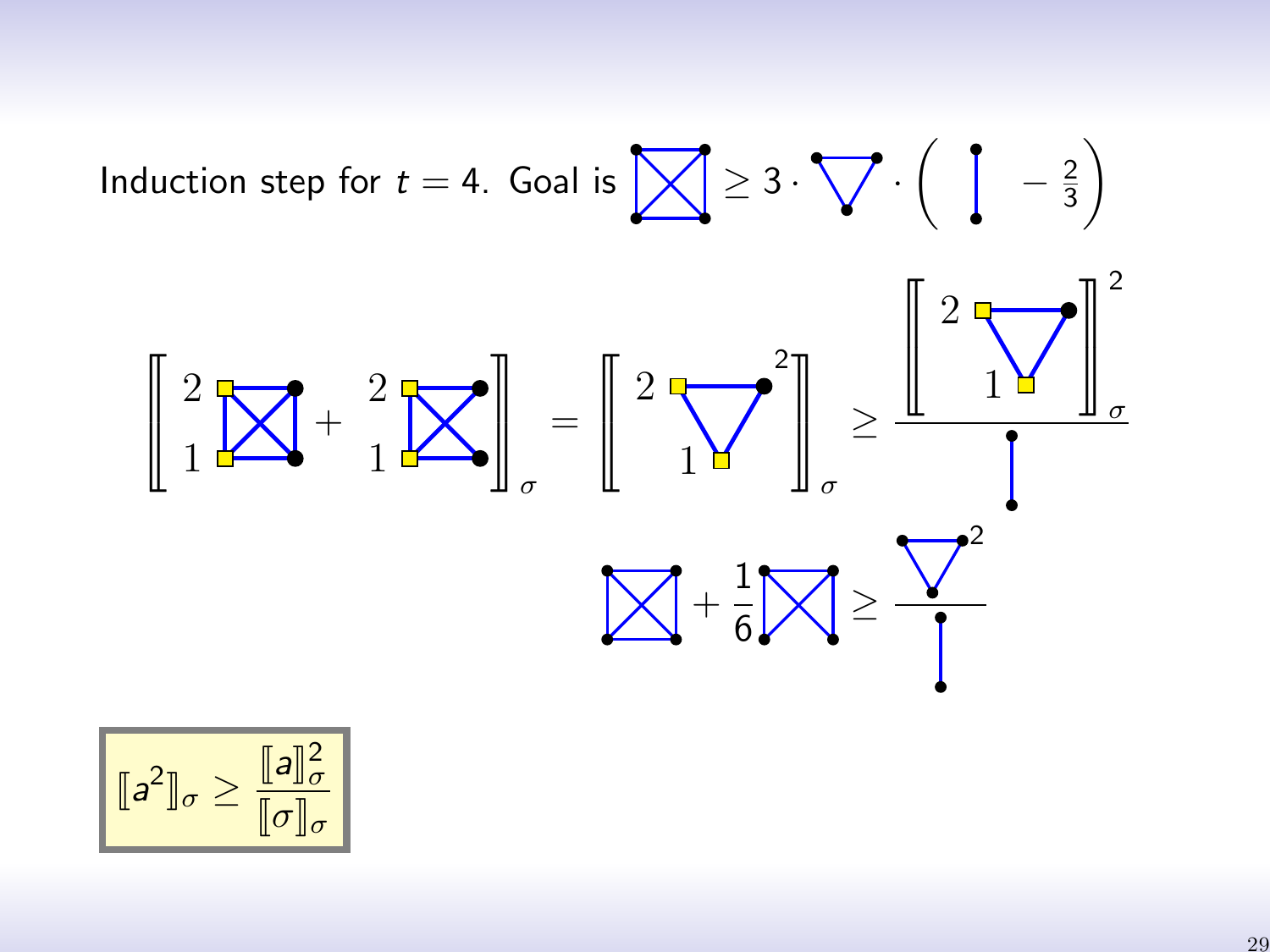$$
\bigvee + \frac{1}{6} \bigvee \geq \bigvee = \frac{\bigvee^{2}}{1} \text{ and } \bigvee \geq 2 \bigcup \cdot \left( \bigcup -\frac{1}{2} \right)
$$

When we use induction, which means [\(2\)](#page-39-0) and we get



Hence we get after scaling by  $\frac{3}{2}$ 

$$
\frac{3}{2} \times \frac{1}{4} \times \frac{1}{4} \times \frac{1}{4} \times \frac{3}{4} \left( \begin{array}{cc} 1 & -\frac{1}{2} \end{array} \right)
$$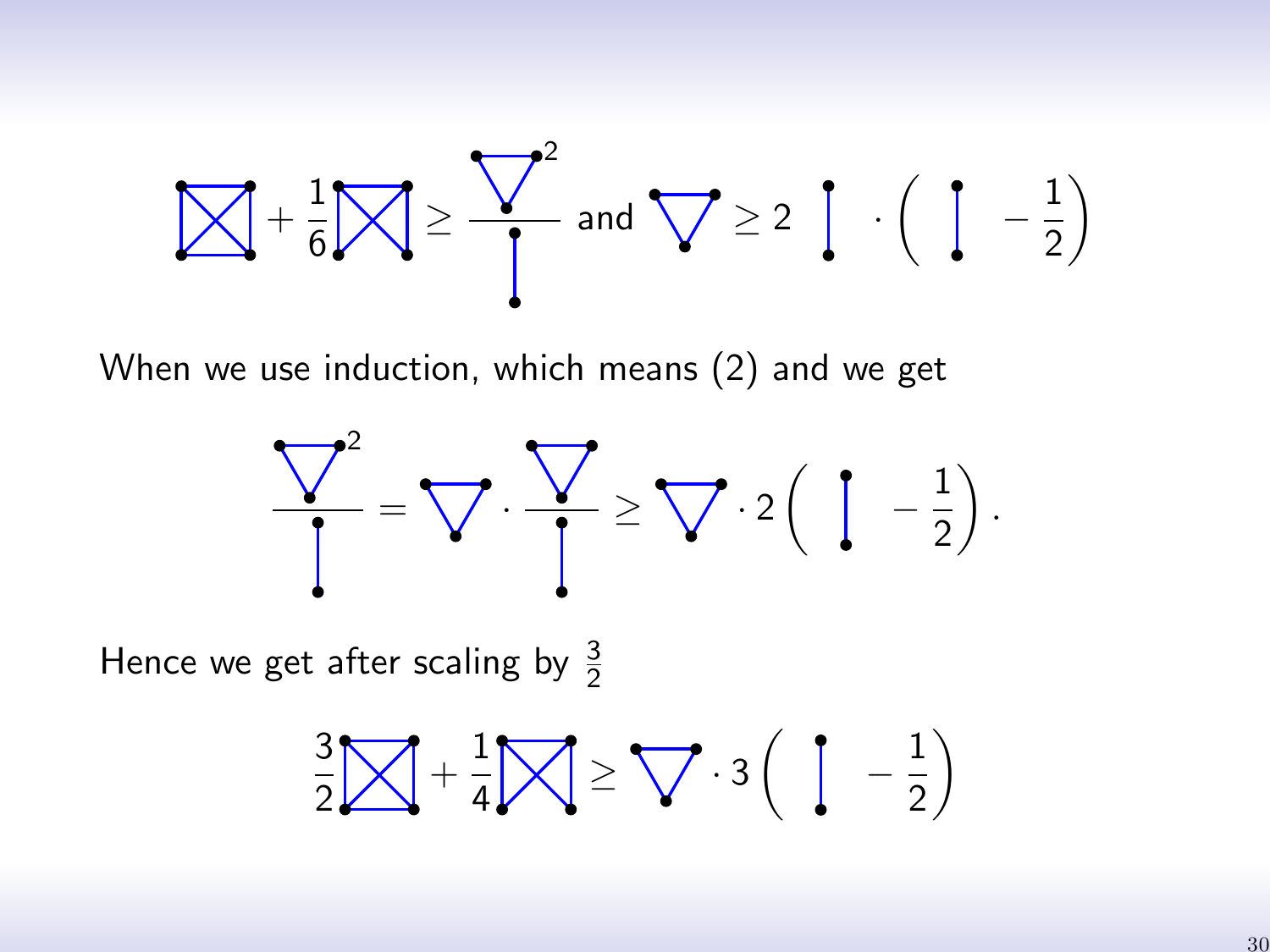$$
\frac{3}{2} \cancel{\bigotimes} + \frac{1}{4} \cancel{\bigotimes} \geq \bigvee \cdot 3 \left( \begin{array}{cc} 1 & -\frac{1}{2} \end{array} \right)
$$

Add  $\frac{1}{2}$  times the following

$$
\bigvee = \bigotimes + \frac{1}{2} \bigotimes + \dots \ge \bigotimes + \frac{1}{2} \bigotimes
$$

and get

$$
\bigotimes \geq \bigvee \cdot 3\left(\begin{array}{cc} 1 & -\frac{1}{2} \end{array}\right) - \frac{1}{2} \bigvee = \bigvee \cdot 3\left(\begin{array}{cc} 1 & -\frac{2}{3} \end{array}\right)
$$

In a similar way we get also

$$
K_{t+1} \geq t \cdot K_t \cdot \left( \begin{array}{c} t - t - 1 \\ t \end{array} \right)
$$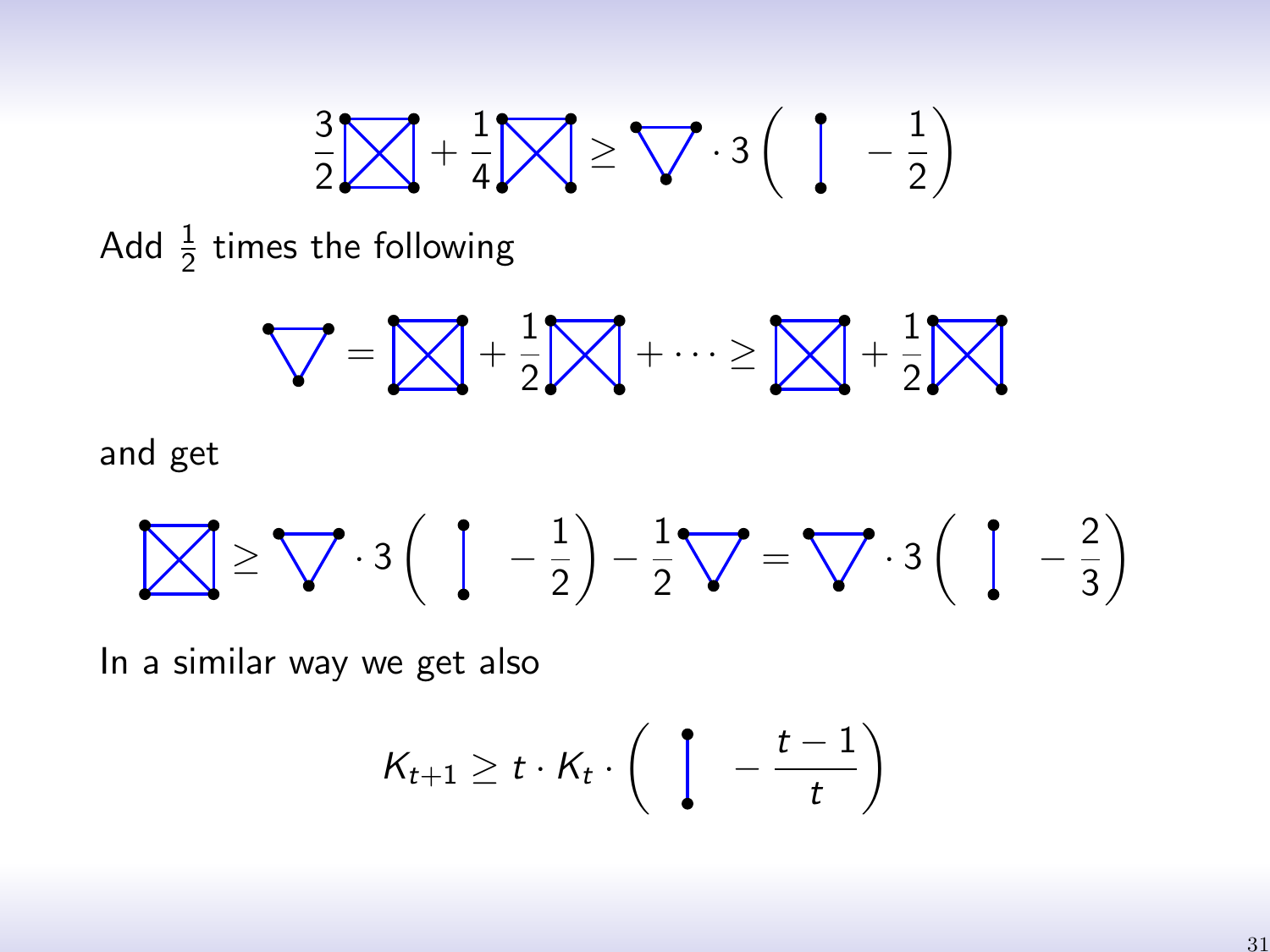#### THEOREM (MANTEL FOR ALL n)

If G is a triangle free graph on n vertices, then  $|E(G)| \leq n^2/4$ . For contradiction let H be a triangle-free graph on  $n_0$  vertices, with  $|E(H)| = cn_0^2$ , where  $c > \frac{1}{4}$  $\frac{1}{4}$ .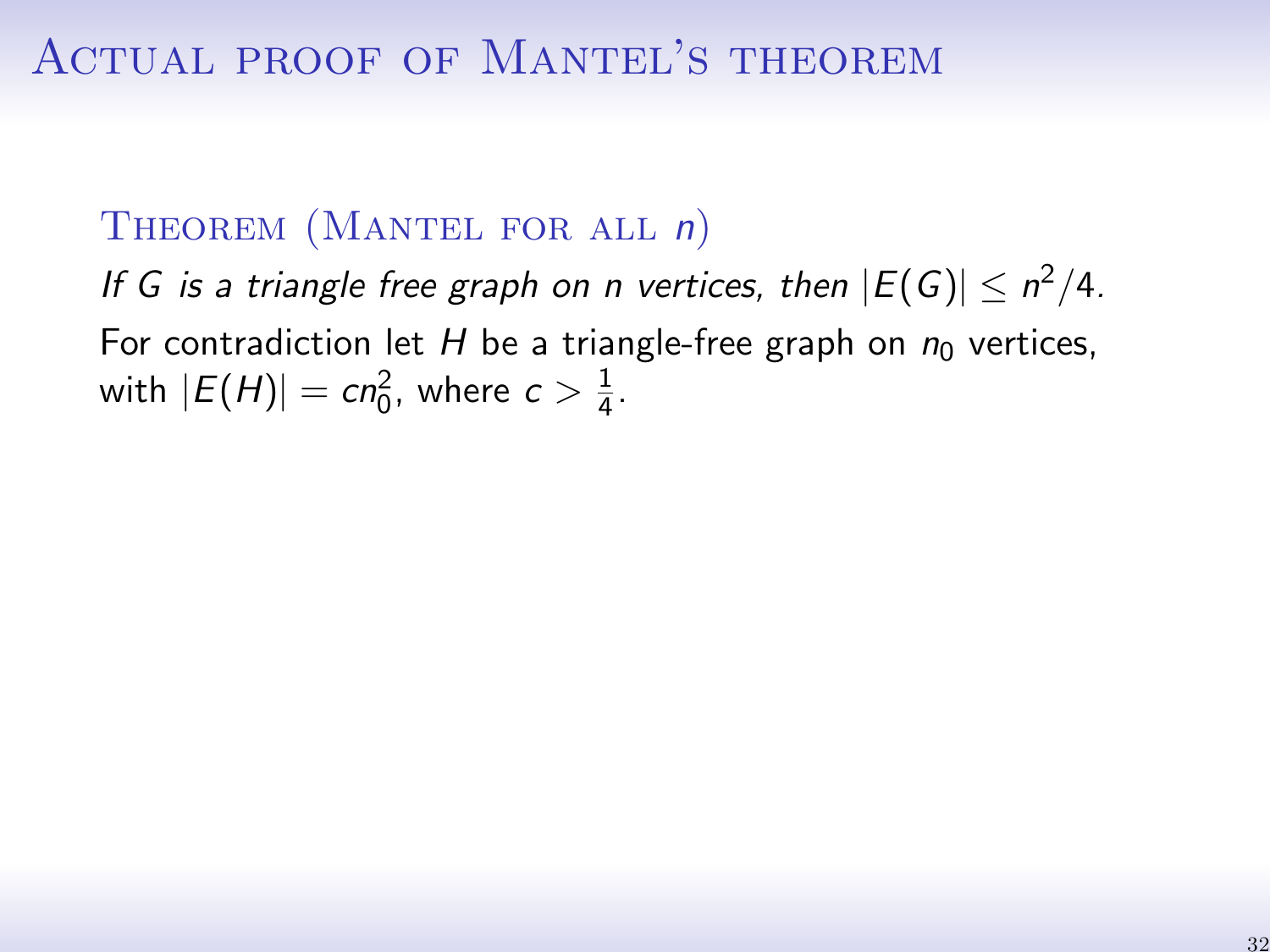#### THEOREM (MANTEL FOR ALL n)

If G is a triangle free graph on n vertices, then  $|E(G)| \leq n^2/4$ . For contradiction let H be a triangle-free graph on  $n_0$  vertices, with  $|E(H)| = cn_0^2$ , where  $c > \frac{1}{4}$  $\frac{1}{4}$ . Let  $B(H, k)$  be a blow-up of H by k vertices.



 $(B(H, k))_{k \in \mathbb{N}}$  is convergent, gives  $\phi_H \in Hom^+(\mathcal{A}, \mathbb{R})$ .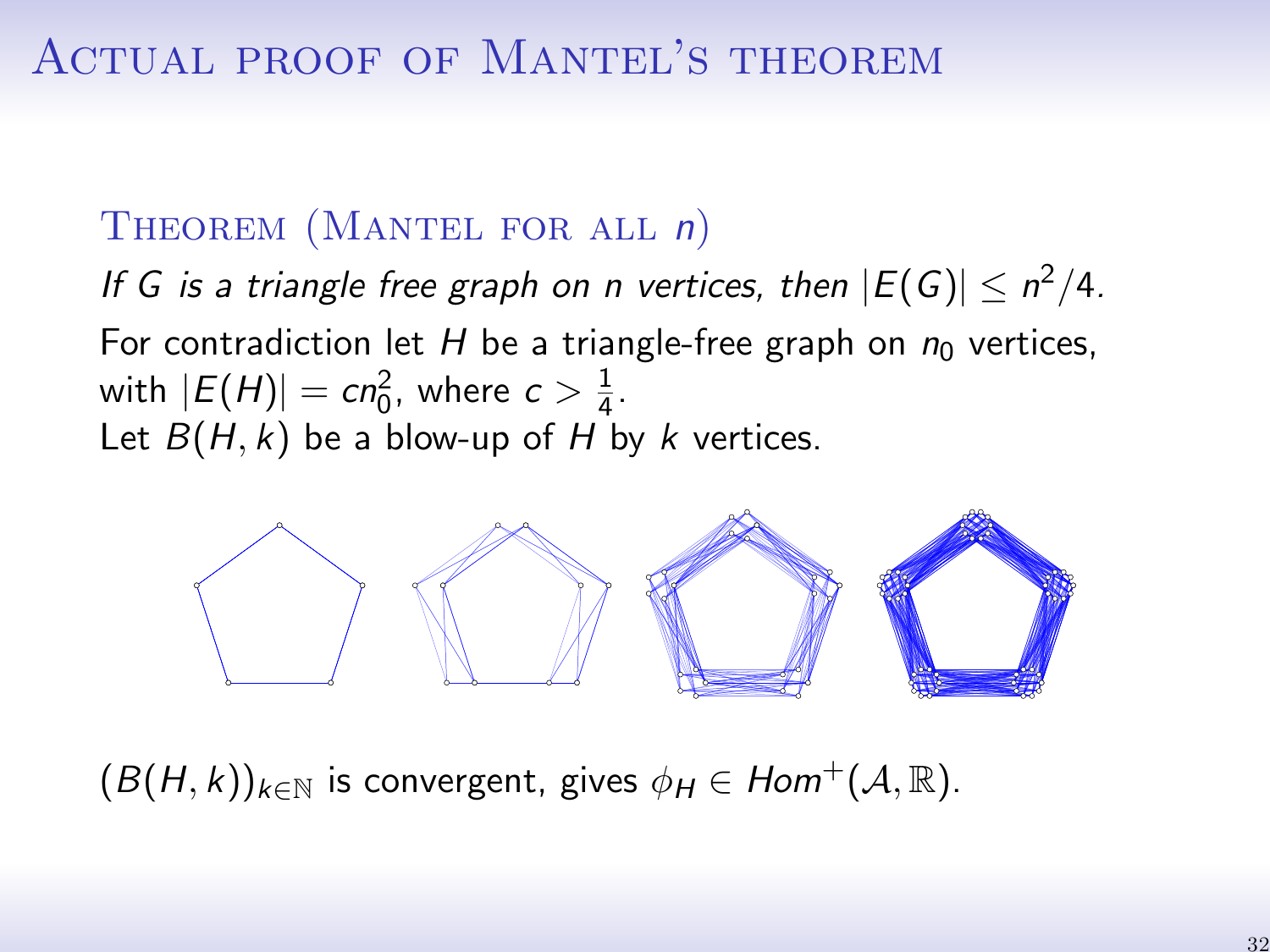

 $(B(H, k))_{k \in \mathbb{N}}$  is convergent, gives  $\phi_H \in Hom^+(\mathcal{A}, \mathbb{R})$ .

#### **OBSERVATION**  $B(H, k)$  is a triangle-free graph.

Hence  $\phi_H(K_3) = 0$  $|E(B(H,k))| = cn^2k^2$ . Hence

$$
\phi_H(K_2) = \lim_{k \to \infty} \frac{|E(B(H, k))|}{\binom{|V((B(H, k))|}{2}} = \lim_{k \to \infty} \frac{cn_0^2 k^2}{\binom{n_0 k}{2}} = 2c > \frac{1}{2}
$$

Before, we proved that  $\phi(K_2) \leq \frac{1}{2}$  $\frac{1}{2}$  whenever  $\phi(K_3)=0$ , contradiction.

Turán's theorem can be proved with the same trick.